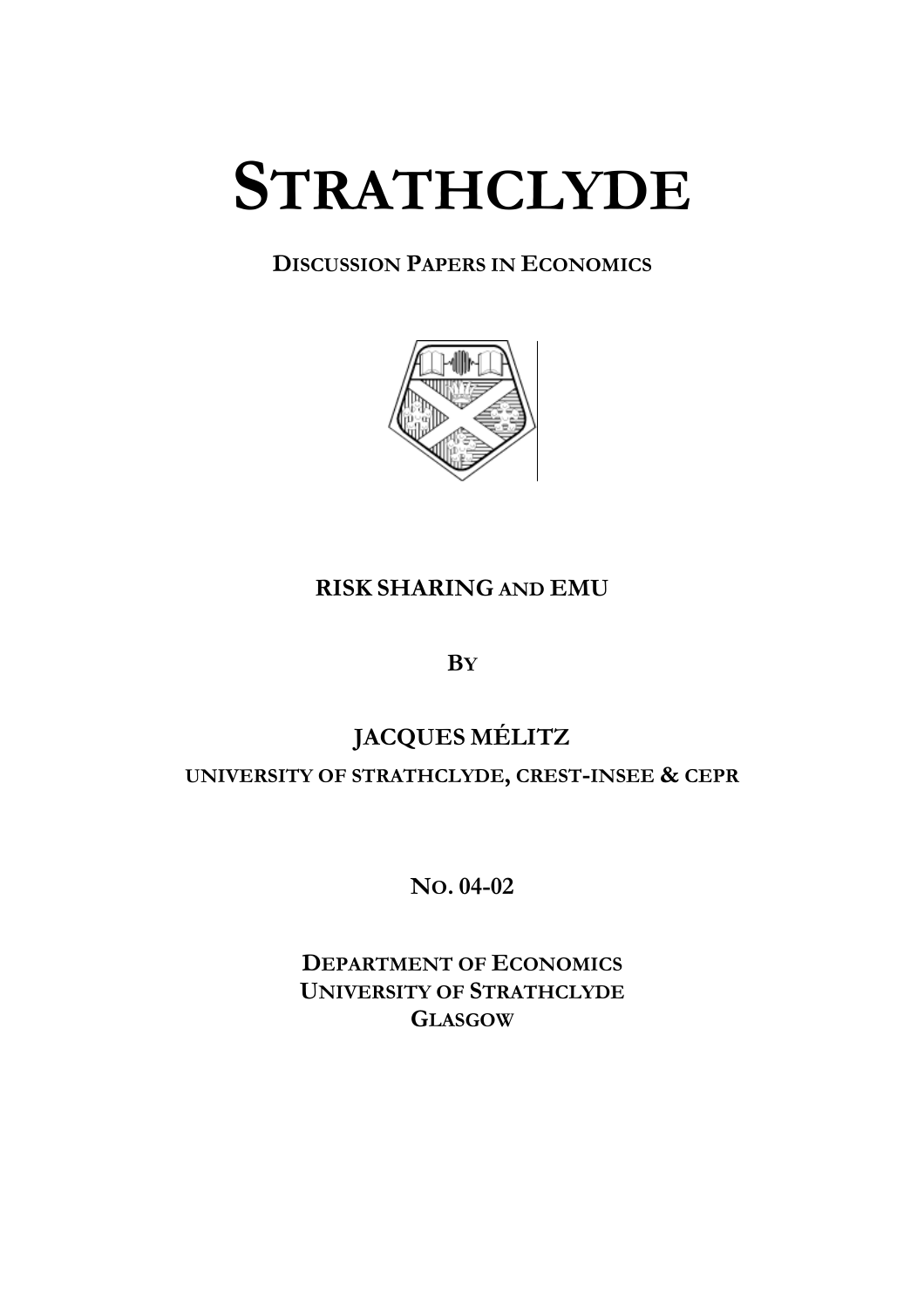## **RISK SHARING AND EMU**

## Jacques Mélitz

## University of Strathclyde, CREST-INSEE, and CEPR

## Late February 2004

**Abstract**: What are the prospects that risk-sharing in the EMU will ever attain the levels in the U.S.? So far as the risk-sharing in the U.S. depends on interregional transfers through the budget of the federal government, those prospects are poor. So far as the risk-sharing in the U.S. takes place though market channels, they are much better. The paper addresses the theory and evidence on the subject. Asdrubali, Sørensen and Yosha provide a general framework of analysis. One issue is the adequacy of the framework. With respect to the evidence, the EMU still lags far behind the U.S. as regards the pooling of risks through portfolio diversification. But there already seems to be little to distinguish the euro zone from the U.S. concerning the ability to borrow to smooth shocks. Thus, the extent of risk-sharing via credit  $-$  a matter that Asdrubali, Sørensen and Yosha raise – is of special interest. Further, the empirical evidence indicates that the progress of European economic and monetary integration over the last decade has increased the symmetry of business cycles. However, this could be a sign of remaining capital-market imperfections, though that is only one interpretation.

JEL Classification: F02, F15

Keywords: Risk sharing, EMU, fiscal federalism, portfolio diversification, current account balance.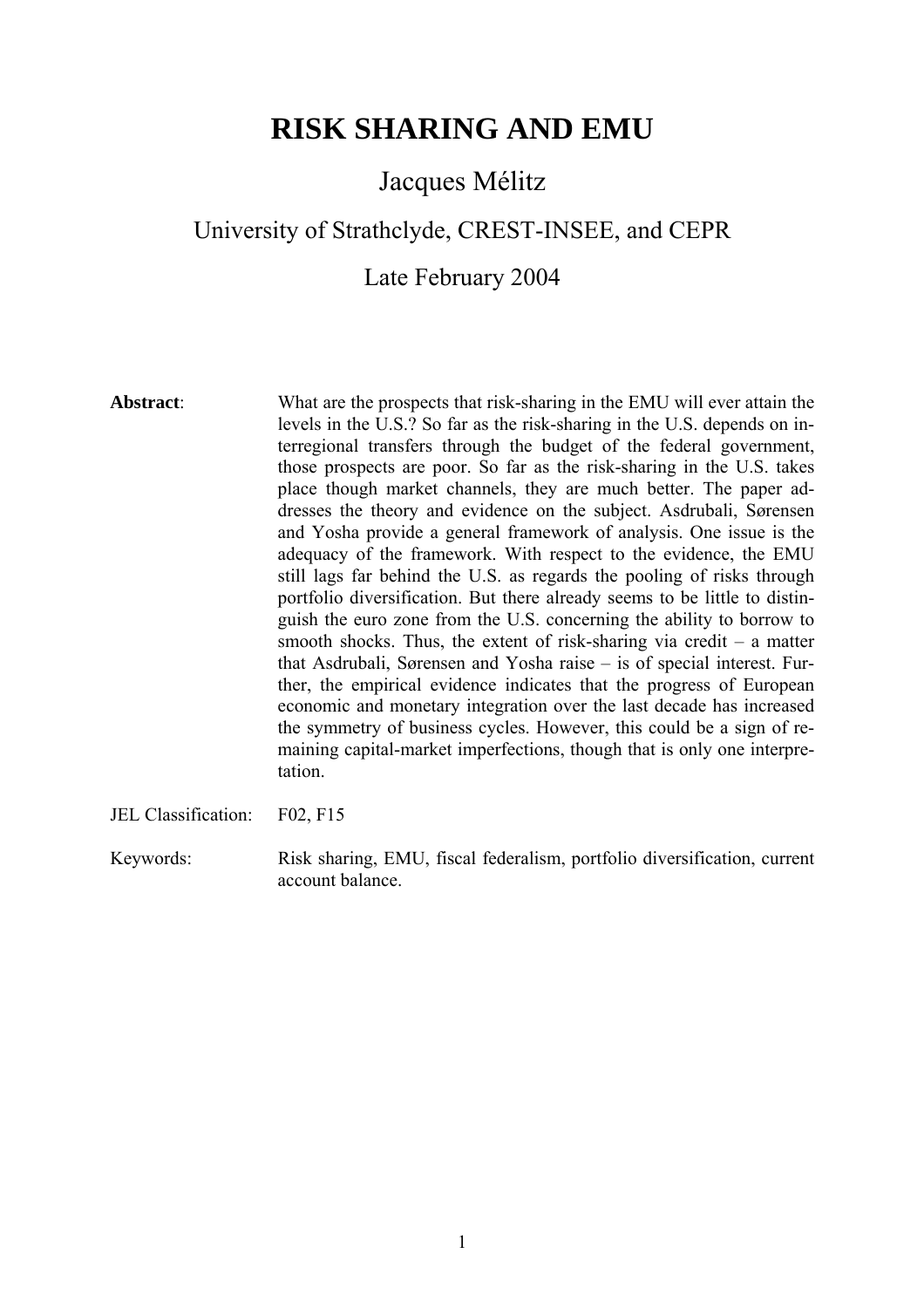In rich countries, the separate regions share risks with one another to an important degree. On the other hand, the member countries of the EMU do not pool risks nearly as much as regions within countries do. The main point of comparison is always the United States. When a region of the U. S. suffers an adverse shock, its tax contributions to the federal budget diminish and it receives federal help in other ways. Federal transfers and grants stay up, and some of them may even rise. The region thereby obtains relief. In the case of an EMU member in difficulty, no similar assistance will come from the EU budget. In this respect, the member countries of the EMU are at a distinct disadvantage relative to the regions of the U.S. Short of an unforeseen reform in the EMU, this will continue.

However, Americans also share risks in other ways that Europeans can hope to emulate in the future. There is a significant cross-ownership of claims to property in the U.S. When an adverse shock hits a U.S. region, the residents will share the damage with the non-residents to some extent because many holders of the income claims to the output live in different regions. By promoting capital market integration, EMU may encourage risk-sharing of this sort. In addition, the residents in a region in the throes of a recession will find it easier to borrow from their compatriots in other sections because of a single money. EMU should clearly encourage risk-sharing of that sort too. Many theorists would not refer to risk-sharing in this last instance. They would reserve the term for insurance coming from portfolio diversification (while occasionally allowing the term to cover also aforementioned transfers through the central-government budget). However, under autarchy, residents would not be able to smooth shocks via credit. Therefore, there is little harm in broadening the concept of "risk-sharing" to encompass credit transactions as well.

An important contribution by Asdrubali, Sørensen and Yosha (1996) (hereafter ASY) proposes a framework that is capable of analyzing all three previous mechanisms of risk-sharing in an integrated way: namely, (1) transfers through the upper-government budget; (2) insurance or cross-ownership of income claims to output; (3) credit or borrowing and lending. The authors estimate the risk-sharing via these three mechanisms to be, respectively, 13, 39, and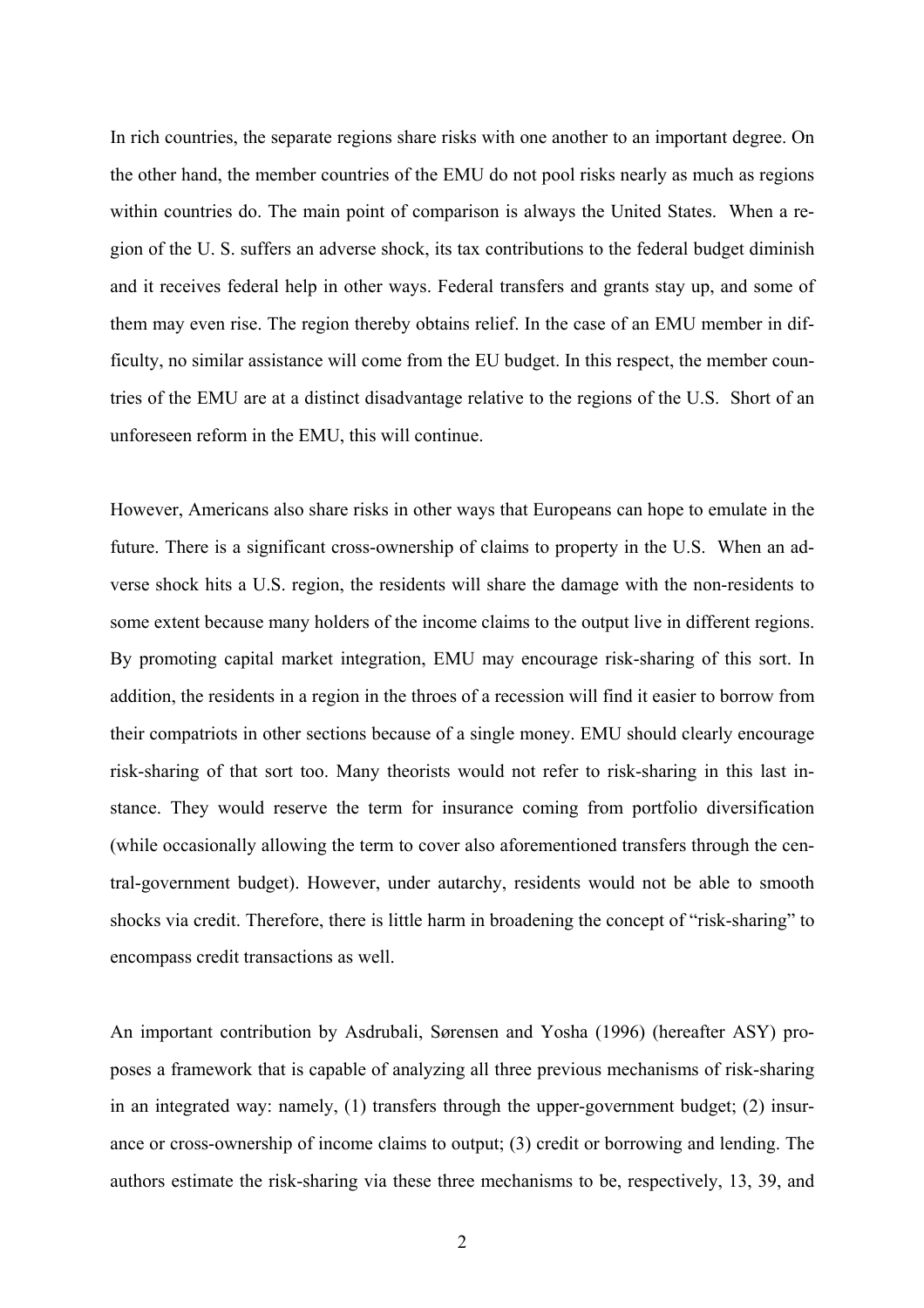23 percent in the U.S. The last two of these numbers – those regarding the risk sharing through market channels – add up to 62 percent, implying considerable smoothing of output shocks. If these estimates can be taken seriously, the prospects for risk-sharing in the EMU are much better than they otherwise appear. Thus, the logic and the accuracy of ASY's estimates are important.

In the first section, this paper will consider the extent of risk-sharing via the federal budget in the U.S. Some basic related questions still remain open on this subject. The next section will proceed to examine the risk-sharing in the U.S. via cross-ownership of claims to output and via credit. The discussion will then take up the prospects for higher risk-sharing through the two market mechanisms in the EMU. The final section will move on to examine the impact of EMU on the total insurable risks. This next matter will bring us into familiar territory, concerning the degree of asymmetry of the shocks.

The major conclusions – at least a few of them – may be mentioned at once. First, the broad differences in the literature in the estimates of risk-sharing via the federal budget in the U.S., going from 40 percent to only 10, are still ill-understood. These differences really have little to do with the use of levels or first differences in the econometric analysis, or redistribution as opposed to stabilization. They stem from the accounting instead. However, the accounting raises some basic and neglected conceptual issues. The smoothing of regional shocks coming from this public source is around 12-15 percent overall. With respect to the market channels of risk-sharing, ASY's numbers for the U.S. are probably exaggerated. The pooling of risks in the EMU still lags behind the U.S. and will do so for a long time to come. But there already seems to be little to distinguish the euro zone from the U.S. in regard to the ability to borrow to smooth shocks. Thus, the extent of risk-sharing via credit – an issue that ASY do very well to raise – is of considerable importance. Finally, the empirical evidence indicates that the progress of European economic and monetary integration over the last decade has increased the symmetry of business cycles. But this poses a general conceptual problem. With the advance of capital market integration, people should be willing to accept more output risks since they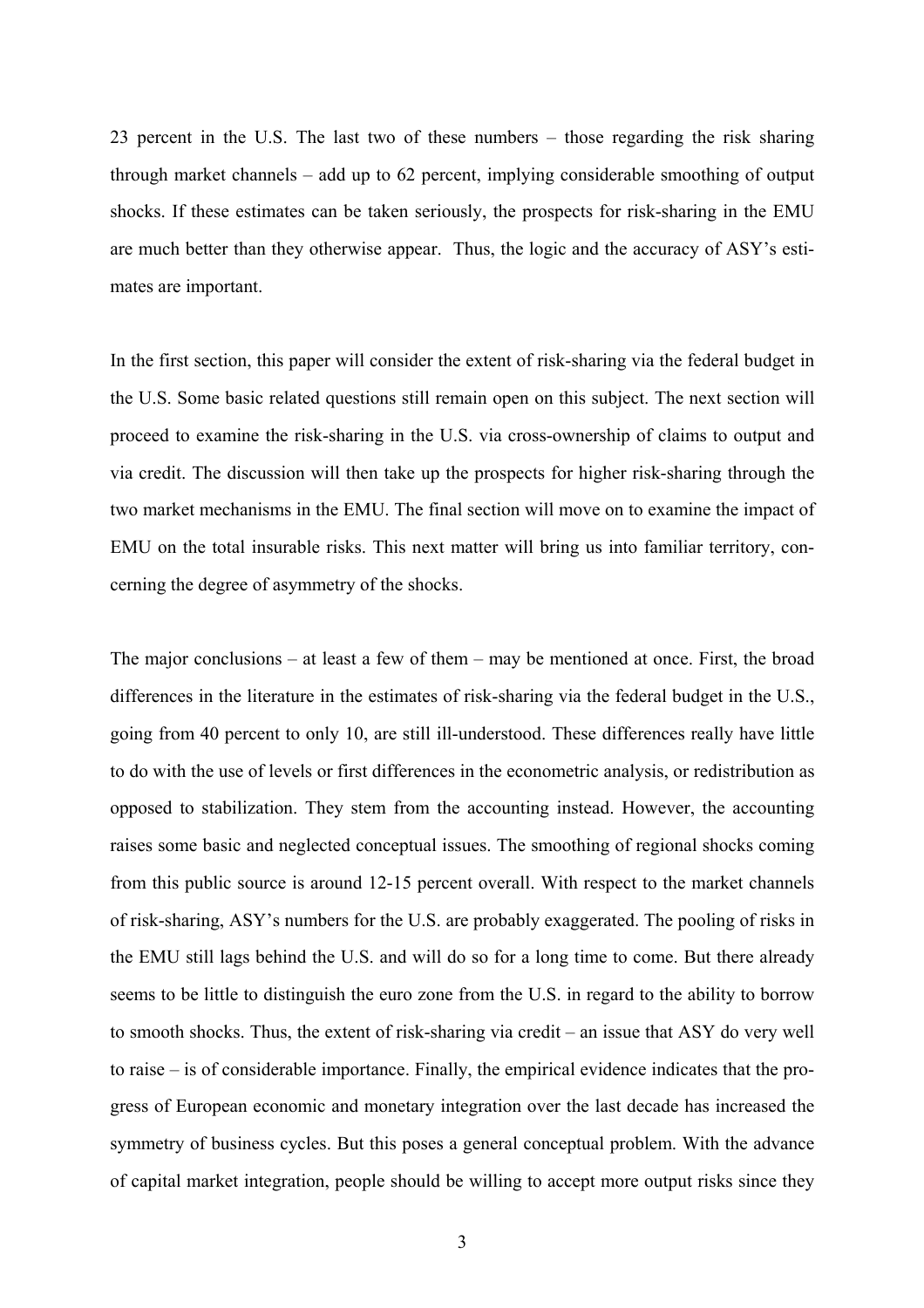can share the risks more easily. From this perspective, the increase in the symmetry of business cycles in the EMU could be a sign of remaining capital-markets imperfections. This is not the only reading, but it is a possible one. The interpretation would mean that the increasing symmetry of business cycles in the Euro zone signals a poor allocation of the risks between individuals.

#### I. Risk-sharing via the central government budget in the U.S.

General downturns in economic activity in a country tend to raise deficit spending by the central government. Such responses by the government obviously say nothing about the smoothing of regional shocks, or the smoothing of movements in the output of some regions relative to others. All relevant studies of regional stabilization through the federal budget in the U.S. necessarily try to control for this problem. They do so either by introducing a separate fixed effect for each period (von Hagen (1992), ASY (1996)) or else by using ratios of regional values to national averages (Sala-i-Martin and Sachs (1991), Bayoumi and Masson (1995)). Either procedure comes to about the same. The studies also proceed mostly by regressing a regional output variable or a regional income variable following net federal transfers on the same regional variable, prior to net transfers. Sala-i-Martin and Sachs (1991) (hereafter SiMS), who opened the discussion, measured both the aforementioned dependent and independent variables in levels. These two authors also used personal income figures. They reported 40 percent stabilization. An influential contribution by von Hagen (1992) then followed quickly, and used first differences and real gross product figures. von Hagen got 10 per cent stabilization instead. He also ascribed the enormous difference in his results to his use of first differences rather than levels. Further, he suggested that his choice of first differences is the appropriate one in studying stabilization, whereas SiMS's choice of levels pertains more closely to redistribution instead. This diagnosis has made a lasting impression. To the contrary, however, the use of levels or first differences is not central. Moreover, there is little difference between redistribution (properly measured) and stabilization in the U.S.

I will now briefly display the validity of these conclusions. Let  $X_{it}$  be either per capita per-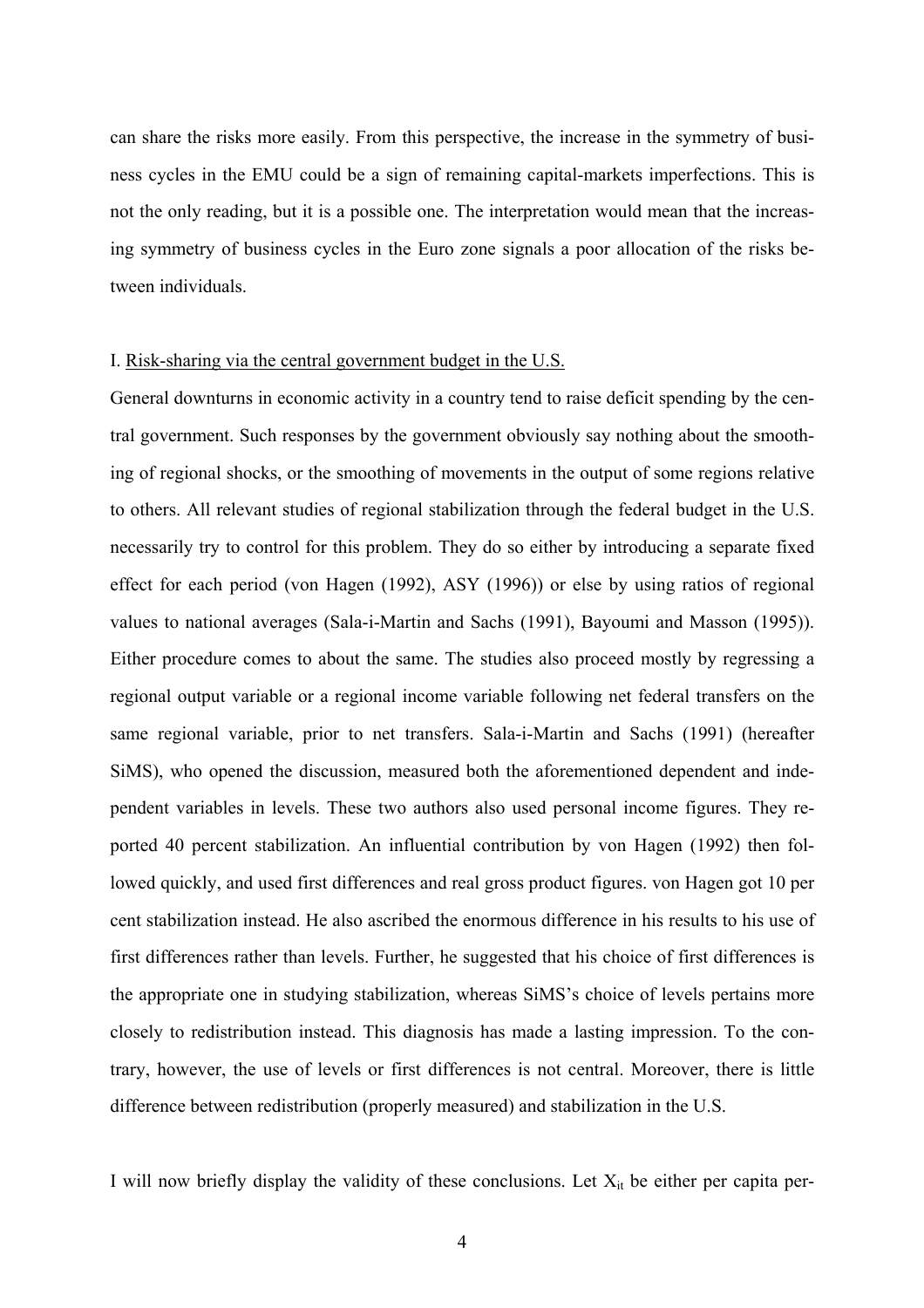sonal income in region i in year t divided by per capita personal income across the nation in year t, or else per capita gross product in region i in year t divided by per capita gross product in the nation. In either instance, the weighted sums of  $X_{it}$  values across the regions, based on population weights, equal one. Let  $Y_{it}$  be the corresponding values of  $X_{it}$  after the addition of net transfers per capita by the national government. Consider next equations (1) and (2), containing a disturbance term ( $\mu_{it}$  or  $v_{it}$ , as the case may be).

$$
Y_{it} = \alpha_i + \beta_s X_{it} + \mu_{it} \tag{1}
$$

$$
\Delta Y_{it} = d_i + \beta_s \Delta X_{it} + v_{it} \tag{2}
$$

Equation (1) reflects SiMS's choice in analyzing stabilization in the U.S. Equation (2) reflects von Hagen's. In both cases,  $β_s$  relates to stabilization. If we take equation (1) in first differences, all the regional constants  $\alpha_i$  drop out. Therefore, equation (2) does not follow exactly from equation (1), but rather supposes a possible regional drift or trend,  $d_i$ , in the  $X_{it}$  values over time. However, in the absence of such drifts or trends in the  $X_{it}$  terms (if  $d_i = 0$ ), equation (2) is simply equation (1) in first differences (with  $\Delta \mu_{it} = v_{it}$ ). Further, if, in addition, the disturbances  $\mu_{it}$  possess certain well-known statistical properties, then the estimates of equations (1) and (2) will yield identical estimates of  $\beta_s$ . Suppose that a rise (fall) of \$1 in X<sub>it</sub> always yields a rise (fall) of Y<sub>it</sub> of 90 cents. Then  $\beta_s$  is 0.9, and stabilization is 0.1. The measure of stabilization is therefore  $1-\beta_s$ .

Table 1 provides separate estimates of  $1-\beta_s$  for equations (1) and (2), and reports these estimates separately in case of SiMS's measure of  $X_{it}$  and von Hagen's. In all the estimates, the U.S. is broken up into 48 regions: the 50 states minus Alaska and Hawaï. The interpretation of transfers from the central government is always the same: namely, direct taxes plus social insurance plus transfers to persons and grants to states. As can be seen, in the event of the gross product measure (von Hagen's), the estimates in levels and first differences are virtually identical. In case of the personal income one, the two estimates differ by 7 percent or less than half of the total (whether 0.2 or 0.27). But the differences between the two measures of  $X_{it}$ look important on the whole. We will come back to this last point shortly.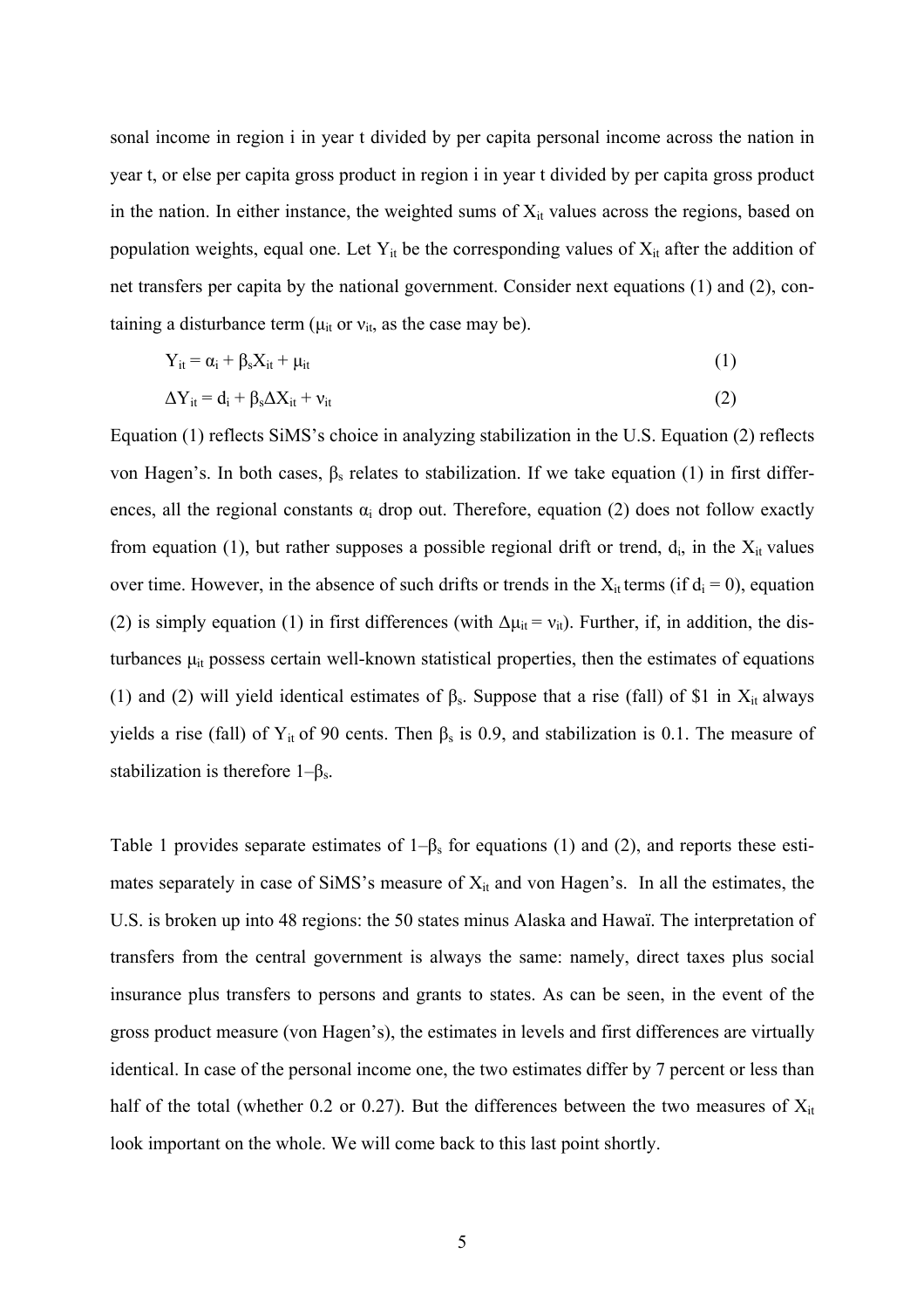There is a third estimate in the table resting on a separate equation, owing to Bayoumi and Masson (1998):

$$
(3) \ \overline{Y}_i = \alpha_d + \beta_d \overline{X}_i + \eta_i \tag{3}
$$

In this next example,  $\overline{X}_i$  and  $\overline{Y}_i$  represent averages of  $X_{it}$  and  $Y_{it}$  over the whole study period. Consequently, unlike  $\beta_s$ , the coefficient  $\beta_d$  does not reflect any movement over time, but relates strictly to cross-sectional differences between regions over the entire study period. Accordingly, the coefficient can be seen as pertaining to redistribution.<sup>1</sup> The idea of separate coefficients  $\beta_s$  and  $\beta_d$ , for stabilization and redistribution, also makes perfect sense.

It is easy to imagine countries where taxes would be moderate yet highly progressive, redistributive spending would be high, and there would be no unemployment compensation, no temporary subsidies, no temporary tax breaks. Consequently, redistribution  $(\beta_d)$  would be strong and stabilization  $(\beta_s)$  weak. Alternatively, we can imagine the opposite: countries with strictly proportional taxation, lots of temporary aid in case of disasters but no permanent assistance to the poor. Then  $\beta_s$  would be high and  $\beta_d$  low. It is clear from the table that the U.S. belongs to neither of these two instances. For this country,  $\beta_s$  and  $\beta_d$  are much the same. Therefore, not only is there little notable difference in levels and first differences for stabilization in the U.S., but there is little indication of higher redistribution than stabilization.

On the other hand, depending on personal income or gross product data, the stabilization and redistribution estimates in Table 1 do differ widely. They go from 12 to 14 percent to 20 to 27 percent. The major contributors to the discussion of stabilization in the U.S. also divide right down the middle about the right measure to use. Bayoumi and Masson (1995) and Obstfeld and Peri (1998) follow SiMS in adopting the personal income measure, while Goodhart and

$$
Y_{it} = \alpha_d + \beta_d \overline{X}_i + \beta_s (X_{it} - \overline{X}_i) + \varepsilon_{it}
$$

 $\overline{a}$ 

<sup>1</sup> As noted by Mélitz and Zumer (2002), equations (1) and (3) can be jointly derived from the more general hypothesis:

<sup>(</sup>The sum of equations (1) and (3) gives rise to this last equation with  $\alpha_i$  equal  $\overline{Y}_i - \beta_s \overline{X}_i$  and  $\eta_i+\mu_{i}$  equal  $\varepsilon_{i}$ .) As is also well known from panel data econometrics, estimates of this more general equation or separate estimates ("within" and "between") of equations (1) and (3) yield identical estimates of  $\beta_s$  and  $\beta_d$ .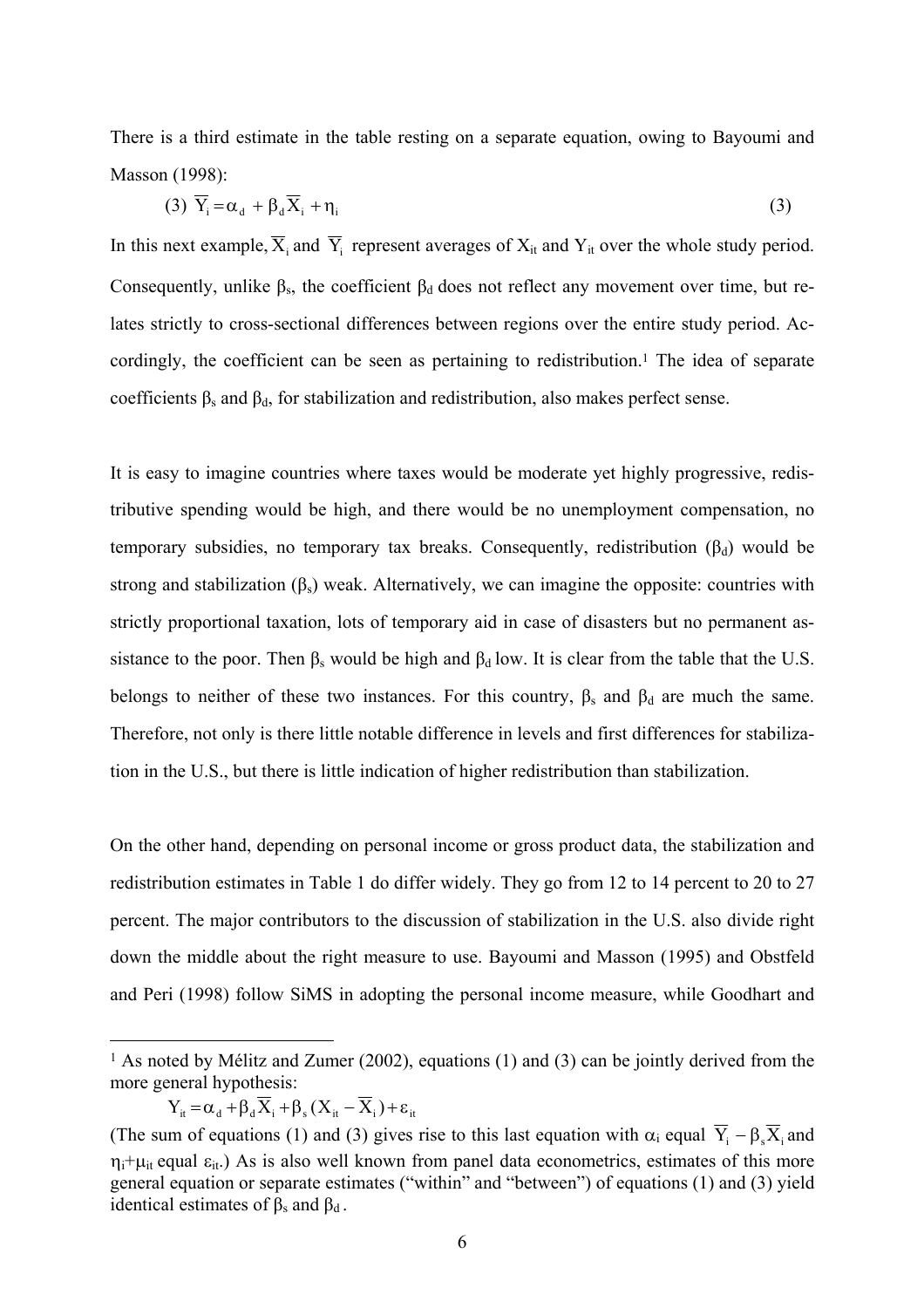Smith (1993) and ASY (1996) opt for von Hagen's gross product one. There is also an occasional difference in the measure of net transfers. Those accounting choices are the critical ones. The combination of a narrow measure of net transfers and a wide measure of regional activity (gross product) leads to low estimates of stabilization, while the combination of a wide measure of net transfers and a narrow one of regional activity leads to high estimates of stabilization. Table 2 makes the point.

The top half of the table relates to stabilization, the bottom one redistribution; the left-hand side relates to personal income, the right-hand one to gross product. In the case of either top or bottom half, lower rows (numbered 1, 2, 3) concern successively larger measures of net transfers. If we look down to lower rows, we find that the estimates of  $β_s$  and  $β_d$  successively rise. As regards the differences left and right, the figures for gross product are far higher than those for personal income. If we compare the columns on the left with the corresponding ones on the right, we find the estimates of  $\beta_s$  and  $\beta_d$  on the right consistently lower. SiMS combined the highest measure of net transfers (rows 3) with the lower measure of  $X_{it}$ . von Hagen combined a lower measure of net transfers (rows 2) with the higher measure of  $X_{it}$ . That is the key to the difference in the estimate.

It might seem that the critical choice is really that of  $X_{it}$ , and the measure of net transfers is subordinate as long as we limit the choice to rows 2 and 3. But that is an accident of the U.S. example. With regard to Canada, for instance, including or excluding federal grants to the provincial governments (choosing between rows 2 or 3) makes as much difference as choosing personal income instead of gross product accounting. In the case of gross product accounting (von Hagen's choice), the estimate of  $\beta_s$  is only 3 to 4 percent for Canada under the narrower measure of net transfers in rows 2, while adding the federal grants to the provincial governments raises the estimates of  $\beta_s$  to 13 or 14 percent (depending on levels or first differences). Likewise, when we pass from the measure of net transfers in rows 2 to the wider one in rows 3,  $β<sub>d</sub>$  goes from 16 to 30 percent in Canada (see Mélitz and Zumer (2002)).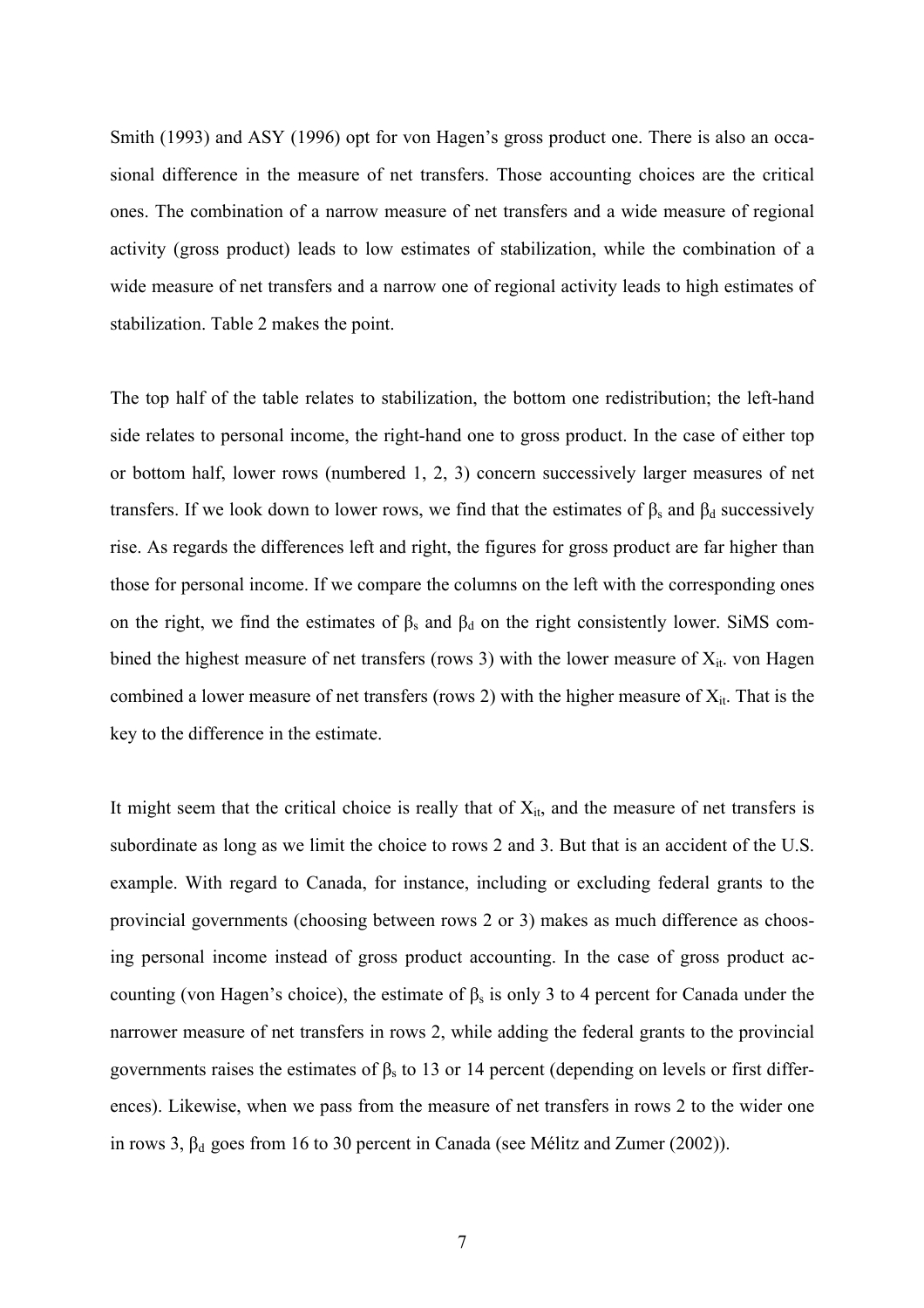What then is the right choice of accounting? We can think of regional income as the production in the region. Then the income belongs partly to the residents of other regions. Or else we can think of regional income as the income of the residents. Then some of the income stems from production in other regions. It is difficult to see why one choice or the other should be the only right one. For example, consider a state like Louisiana where the population is poor but the output per head is high relative to the rest of the U.S., or another like Florida where much of the population is retired and living on income coming from elsewhere. To focus exclusively on gross product is to put the emphasis on the activity in the region: the productivity of firms, employment, infrastructure, etc. But that glosses over the issue of the welfare of the residents. Why not consider the stabilization and redistribution in the region from the standpoint of smoothing and equalizing these people's revenues and their consumption instead? Investigators take one view or the other, but there is much to be said for either view, and it may therefore be best to keep both of them in mind. The next question is whether regardless of the choice of measure of  $X_{it}$ , the same measure of net transfers should serve.

If the issue is the redistribution and stabilization of the disposable gross product of the regions, it seems clear that all the central-government net transfers are relevant. Regardless whether the transfers are direct or indirect, all of them support local activity. However, if the question relates to the redistribution and stabilization of the disposable personal income of the residents, then including the transfers to the regional governments is not necessarily correct. True, the residents of a region derive benefits from central-government subsidies to their local governments as well as such direct subsidies to themselves, since the ones to the regional governments provide them with better services of transportation, recreation, communication and so forth. But so do tourists, transients and commuters. More important, if the net transfers to the regional governments are to be included in the residents' disposable income, the question is why the entire flow of similar services that the residents get from local firms is not incorporated there as well (but only in so far as those services correspond to payments of wages and interest to residents). Much of the capital in a region belongs to the residents. Therefore, the retained earnings of local firms belong disproportionately to them too. Yet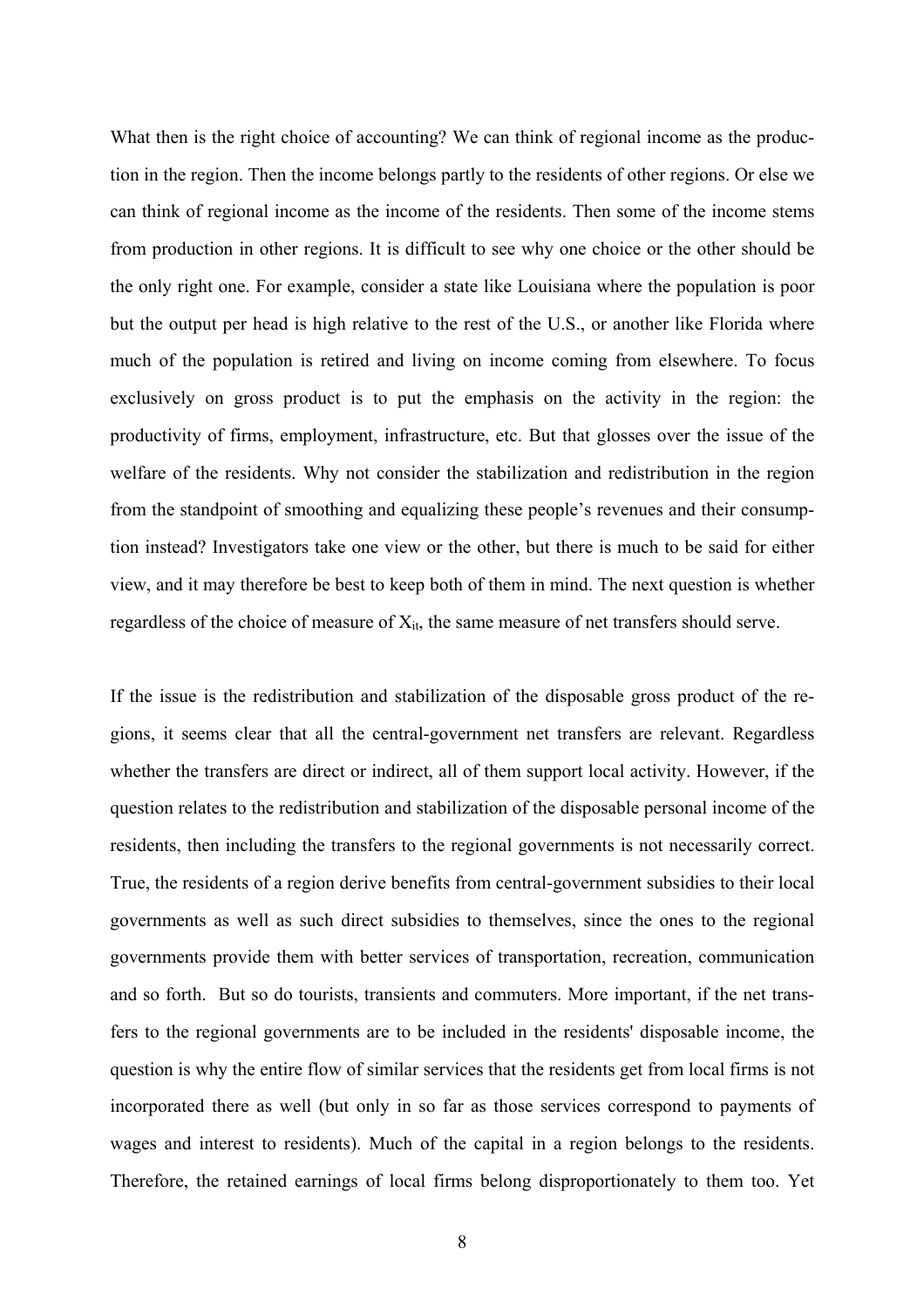those earnings do not enter into their personal income. If there are to be any imputations for transfers, should not those retained earnings be imputed to them too? Finally, it seems incontestable that if purchases from local firms by municipal and state governments are included in the residents' disposable income when the central government subsidizes them, those purchases must always be included there.

In other words, the issue is one of coherence in accounting: the concepts of income before and after net transfers must agree. The choice of a broad measure of net transfers requires a correspondingly broad measure of income. As already shown, combining a broad measure of net transfers with a narrow measure of income will systematically swell the estimates of  $β_s$  and  $β_d$ . On these grounds, the proper measures of  $β_s$  and  $β_d$  would seem to be those in rows 2 in case of personal income accounting and in rows 3 in case of gross product accounting. If we also accept the usual preference for the estimates of stabilization in first differences, that puts the estimates for the U.S. in the range of 12 to 15 percent for  $\beta_s$  and 14 to 18 percent for  $\beta_d$ .<sup>2</sup>

#### II. Interregional risk-sharing via credit and cross-ownership of property in the U.S.

 $\overline{a}$ 

High estimates of interregional risk sharing via the federal government in the U.S. possibly dash any hope that risk-sharing in the EMU will ever attain the U.S. level. However, similarly high estimates of risk-sharing through market channels can even kindle such hope. Let us then examine the basis for ASY's estimate that the U.S. regions share over half of the insurable

<sup>2</sup> Decressin (2002) raises an important separate issue. National governments make many payments to national civil servants, and public and private firms rather than households and lower-level governments. These payments do not always show up in the official regional accounts – less so in centrally organized countries than federally organized ones. Furthermore, some of the spending in question may be on private goods, such as health and education, and those goods (or services) may be distributed based on a principle of equal access by everyone. Consequently, some redistribution may result from the relevant spending and possibly some stabilization too. But without a special decomposition of the relevant national spending by region, the analyst will miss the associated regional redistribution and stabilization. Decressin makes the right correction for Italy. He also thinks that the correction argues in favor of gross product accounting. The latter is difficult to see. Sicilians benefit greatly from education and health services that they receive privately from teachers and medical workers at national expense. Why should this lead us to favor analyzing the stabilization and redistribution of Sicilian output per head rather than Sicilian personal income?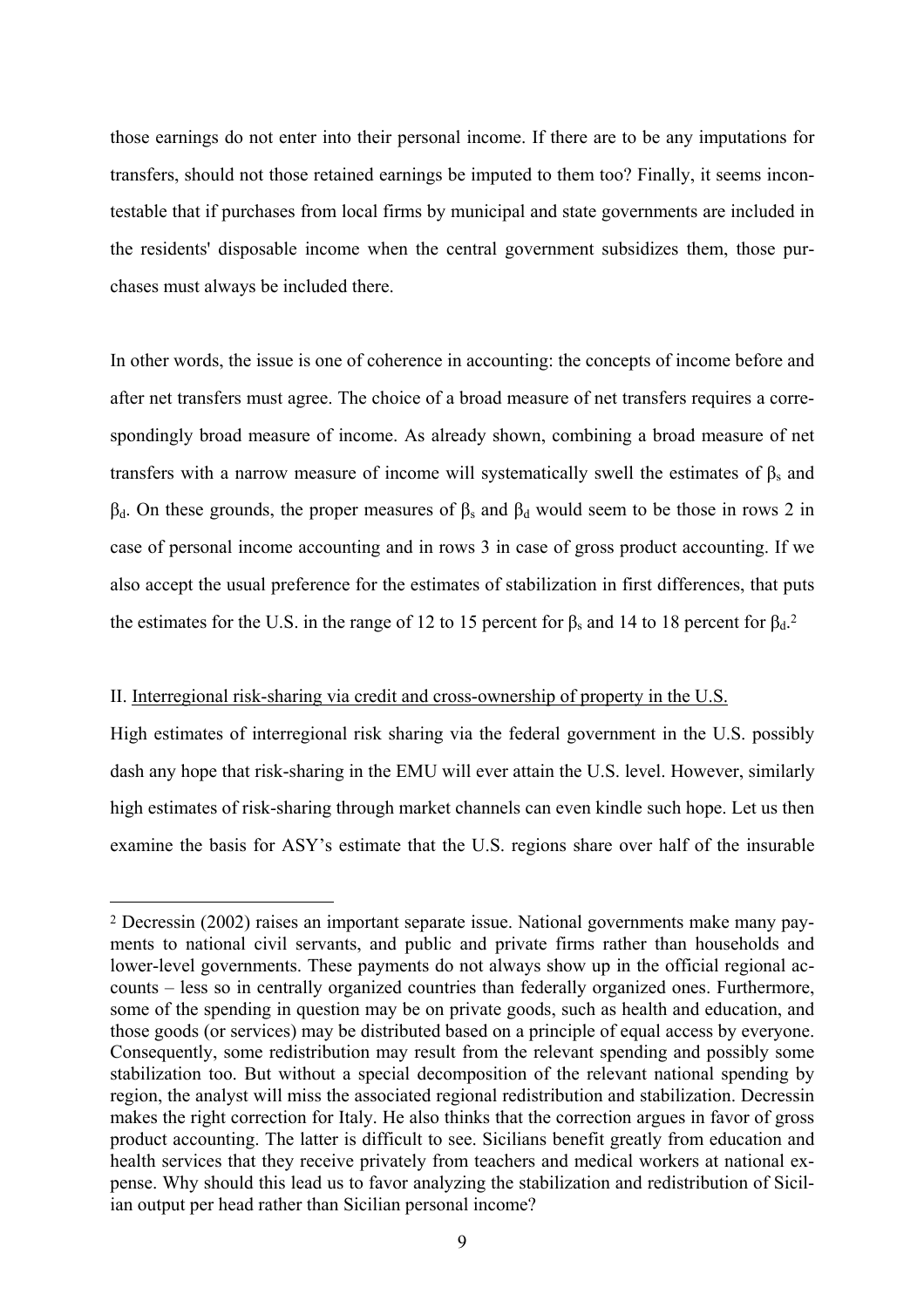risks to output with one another via private channels.

Consider a panel of regional data consisting of per capita output  $Y_i$ , per capita personal income  $PI_i$ , per capita disposable income  $DI_i$ , and per capita consumption  $C_i$ , all stated in real terms. The index i refers to the region. ASY start with the identity

$$
Y_i = \frac{Y_i}{PI_i} \frac{PI_i}{DI_i} \frac{DI_i}{C_i} C_i
$$
 (4)

Next, they take logarithms and first differences:

$$
\Delta \log Y_{i} = (\Delta \log Y_{i} - \Delta \log PI_{i}) + (\Delta \log PI_{i} - \Delta \log DI_{i})
$$

$$
+ (\Delta \log DI_{i} - \Delta \log C_{i}) + (\Delta \log C_{i}) \tag{5}
$$

Then they multiply both sides of equation (5) by  $\Delta \log Y_i$ , and subsequently subtract the means of all five terms over the study period, the one on the left and the four in parentheses on the right. Following, they take expected values. The result is the variance of the change in the log of  $Y_i$  on the left and the sum of the covariances of this term with, respectively, ∆logYi− ∆logPIi, ∆logPIi −∆logDIi, ∆logDIi − ∆logCi, and ∆logCi, on the right. Finally, they divide both sides of the last equation by the variance of  $\Delta$ logY<sub>i</sub>. This yields:

$$
1 = \beta_{\rm K} + \beta_{\rm G} + \beta_{\rm C} + \beta_{\rm U} \tag{6}
$$

The covariance/variance  $\beta$  terms in equation (6) correspond exactly to OLS estimates of the following regressions:

$$
\Delta \log Y_{i} - \Delta \log PI_{i} = \alpha_{K} + \beta_{K} \Delta \log Y_{i} + \mu_{iK}
$$
  
\n
$$
\Delta \log PI_{i} - \Delta \log DI_{i} = \alpha_{G} + \beta_{G} \Delta \log Y_{i} + \mu_{iG}
$$
  
\n
$$
\Delta \log DI_{i} - \Delta \log C_{i} = \alpha_{C} + \beta_{C} \Delta \log Y_{i} + \mu_{iC}
$$
  
\n
$$
\Delta \log C_{i} = \alpha_{U} + \beta_{U} \Delta \log Y_{i} + \mu_{iU}
$$
 (7)

Consequently, ASY estimate all four equations. Before doing so, they introduce a fixed effect for each year in order to take account of the general growth rate in per capita output over all of the regions at each date. Then as a final and separate step, they assign a specific empirical interpretation to β<sub>K</sub>, β<sub>G</sub>, β<sub>C</sub> and β<sub>U</sub>. They interpret β<sub>K</sub> as a measure of the smoothing of regional shocks to per capita regional output through the cross-regional ownership of claims to output;  $β<sub>G</sub>$  as a measure of the smoothing of these shocks through the central government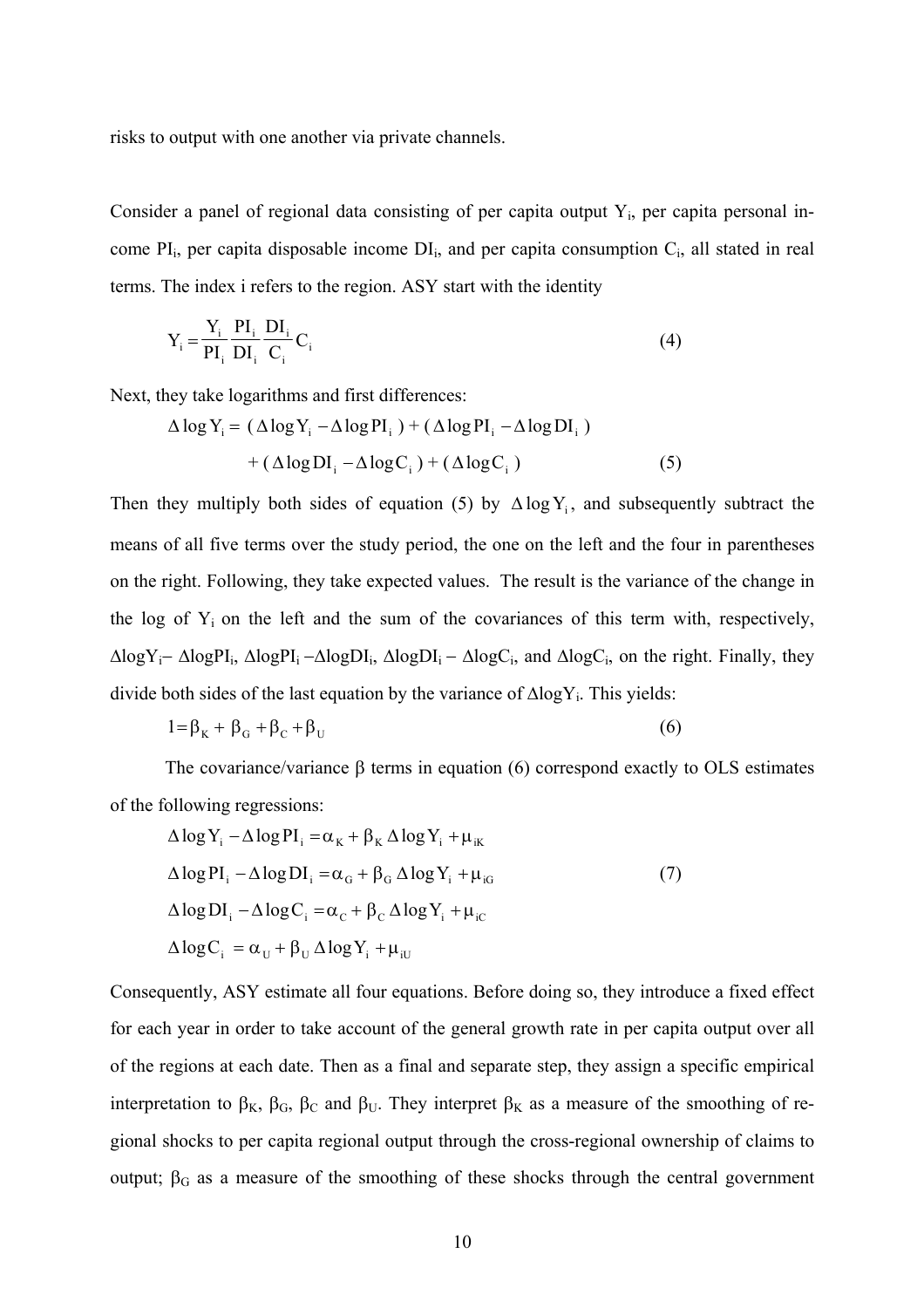budget;  $β<sub>C</sub>$  as a measure of the similar smoothing coming from interregional credit; and  $β<sub>U</sub>$  as a measure of the unsmoothed portion of the regional shocks. The value of the whole exercise evidently depends on these last interpretations.

Upon consideration, it is clearly possible to question the interpretations. Take the equation for  $PI_i/C_i$ , concerning household saving. Suppose there are changes in the age structure of households between regions. This is only reasonable since ASY's study covers 37 years (1963 to 1990). Those demographic changes may well induce changes in  $PI_i/C_i$  independently of any movements in Yi. Subsequently (and as a separate point), those changes can also have some reverse effects on Y<sub>i</sub>. So far as this happens, the estimate of  $\beta_c$  will evidently not concern smoothing of output shocks at all. As regards  $Y_i/PI_i$ , suppose that firms sometimes make investment decisions based on anticipated changes in relative demand for their produce. Once again,  $Y_i/PI_i$  may change independently of changes in  $Y_i$  and, additionally, there may be reverse effects on Y<sub>i</sub>. Then a similar problem as before arises: the estimate of  $\beta_K$  will not reflect any smoothing by firms. Yet ASY do provide notable support for their interpretation.

First, as regards  $\beta_G$ , their procedure evidently nearly reproduces the one described before for estimating risk-sharing through the federal government budget based on gross product accounting (and the use of first differences). Quite apart from this mere issue of precedent, the difference between personal income and disposable income is indeed likely to reflect essentially the rules governing taxes and transfers.3 The problem of interpretation is far more severe with respect to  $\beta_c$  and  $\beta_K$ . As regards these two coefficients, underlying ASY's interpretation is the idea that all risks associated with asymmetric shocks to output should be possible to pool since they are perfectly negatively correlated with one another. However, as ASY explicitly point out, so far as such risks are not pooled and remain uninsured, it should be eas-

<sup>&</sup>lt;sup>3</sup> Nonetheless, there does remain a possibility of reverse causation or simultaneity bias in estimating  $\beta_G$  based on equations (7) the way ASY do, just as there was before (unmentioned) in estimating  $\beta_s$  based on equations (1) or (2) like earlier authors. As a result, both SiMS and Bayoumi-Masson used instrumental variables to correct for the problem. But Mélitz and Zumer (2002) found that the correction makes hardly any difference.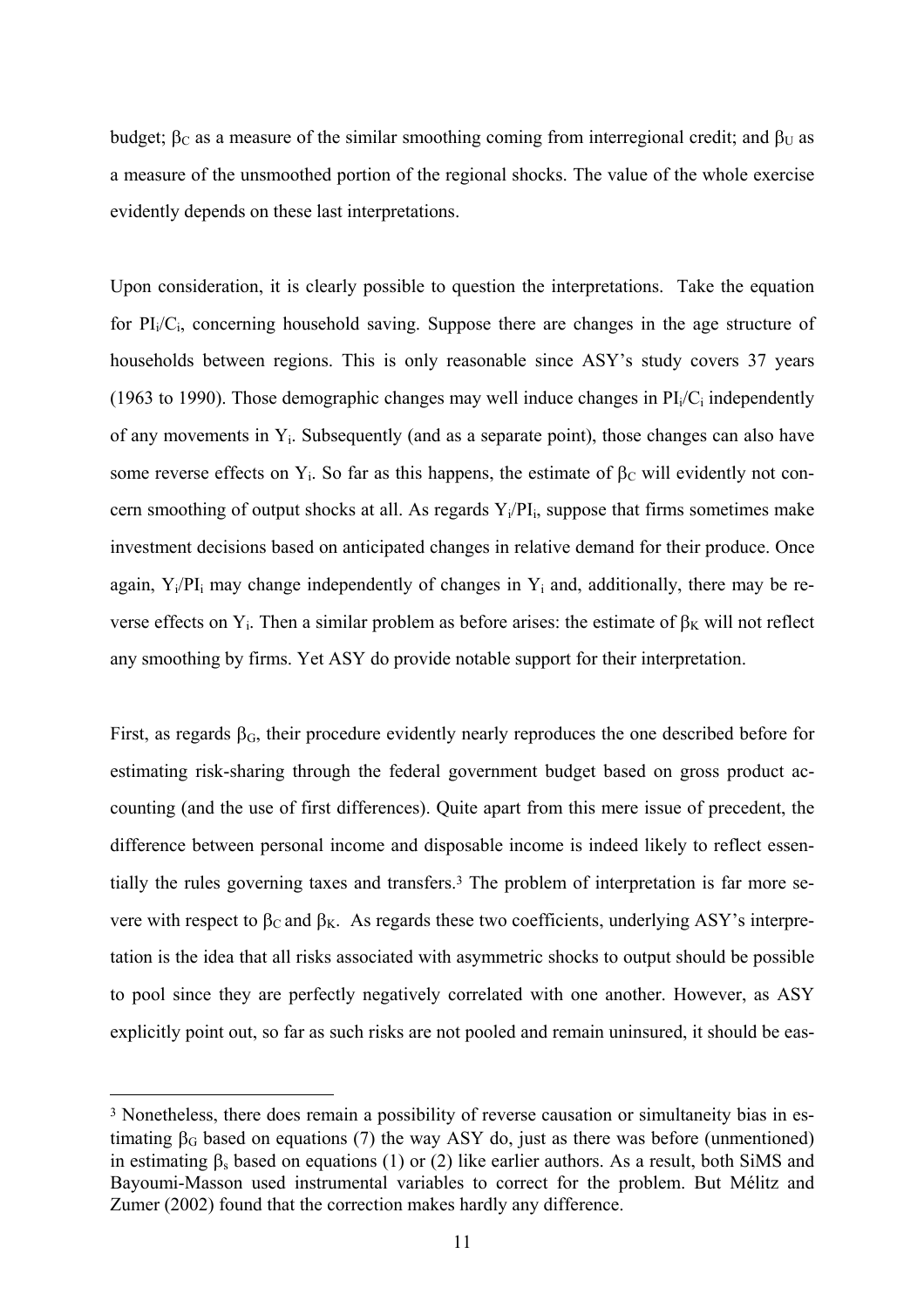ier to obtain credit for smoothing those of the associated shocks to output that are temporary. Hence, less persistent shocks should lead to higher estimates of smoothing via credit. Based on this logic, ASY use the Campbell-Mankiw (1987) index to distinguish the persistence of shocks affecting different states. They also employ averages over successively longer periods to do the same. In addition, they classify the U.S. states according to the degree of the sensitivity of their industrial structure to cyclical movement and therefore their proneness to short swings. These tests generally confirm ASY's hypothesis that more persistent shocks increase  $β$ <sub>K</sub> relative to  $β$ <sub>C</sub>. This would then seem to indicate that higher values of the ratio  $β$ <sub>K</sub>/ $β$ <sub>C</sub> signify greater reliance on insurance relative to credit in smoothing regional output shocks. On this ground, ASY's estimates of risk-sharing through market channels in the U.S. deserve serious attention.

Nonetheless, there are two reasons why those estimates are too high. First, ASY understate  $β$ <sub>U</sub>. Second, they neglect the fact that  $β$ <sub>K</sub> and  $β$ <sub>C</sub> partly reflect autonomous smoothing within the regions themselves having nothing to do with risk-*sharing*.

On the first point, the importance of  $\beta_U$  in assessing  $\beta_K + \beta_C$  should be clear. Based on the identity (6),  $\beta_K + \beta_G + \beta_C + \beta_U$  equals one, and therefore every percentage point of  $\beta_U$  means a percent less risk sharing. In order to estimate  $\beta_U$ , as mentioned, ASY simply regress the fourth equation in the set (7). However, to do so is to treat the extent to which regional consumption responds to output shocks as a structural parameter. In effect, it supposes that there is a structural tendency to smooth shocks from which deviations yield a random term averaging zero. But this is a strong assumption (compare Athanasoulis and van Wincoop (2001)). Most of the discussion of unsmoothed output shocks in the literature simply draws inferences directly from the correlations between the series for consumption and output or else from the ratios of the variances or standard deviations between the two series. Proceeding in this manner, the lowest figure that Mélitz and Zumer (1999) obtain for  $\beta_U$  in ASY's data series is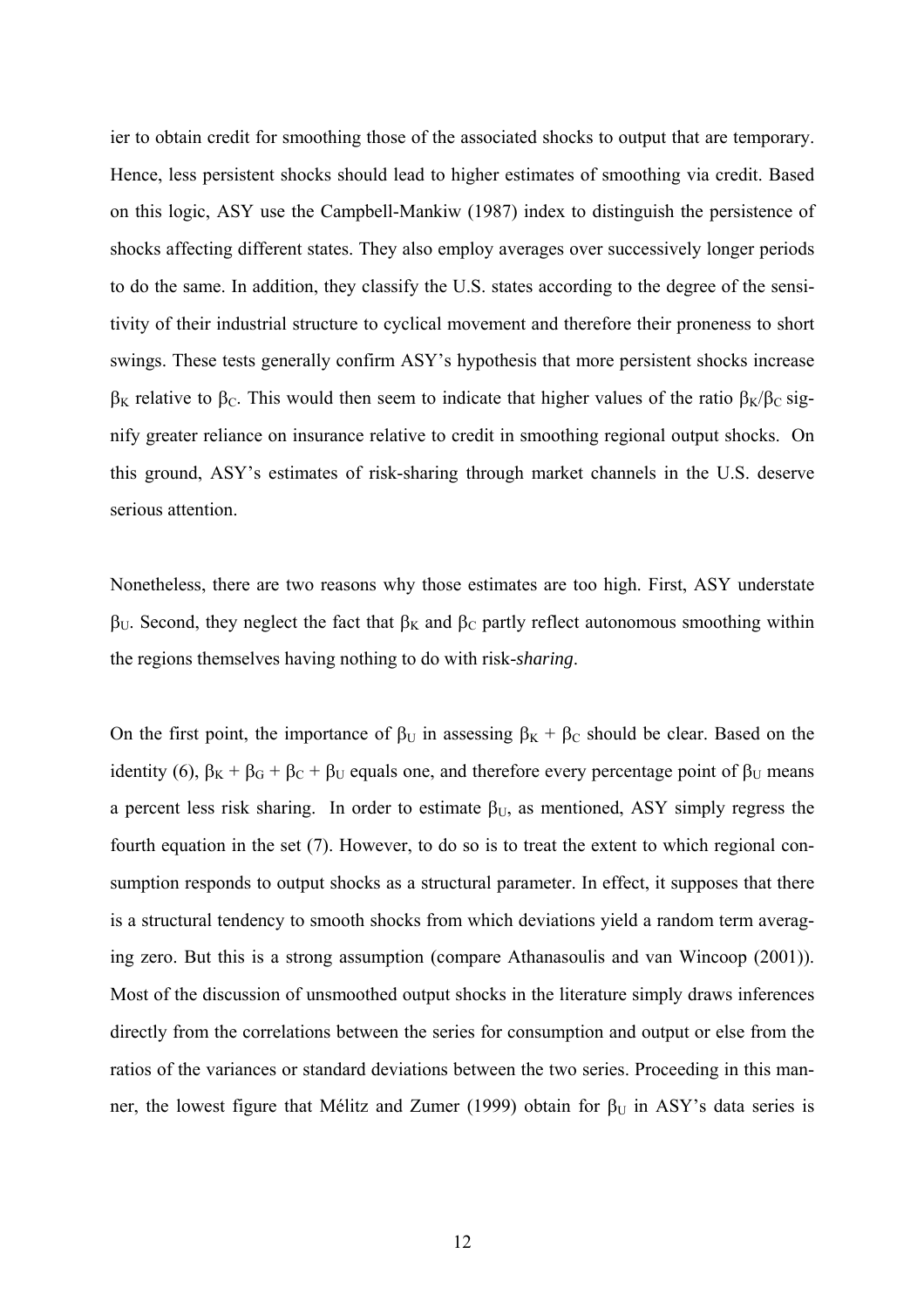0.39.4 This then implies a maximum of 0.61 interregional smoothing. Del Negro (2002) devotes an entire study to the calculation of interregional smoothing of output shocks by individual states based on factor analysis, in which he tries to identify taste shocks separately. Consequently, when he uses ASY's data set, his figure for  $\beta_U$  is .68 (see his Table 3). In sum, only by treating  $\beta_{U}$  as a structural parameter rather than as a mere statistical feature of the data is it possible to come up with a figure for  $\beta_U$  as low as ASY's.<sup>5</sup>

The other reason why ASY overestimate risk-sharing through the market is their assumption that  $\beta_K + \beta_C$  solely reflects risk-sharing between states. But a state can obviously smooth an idiosyncratic shock by saving or dissaving, without any commerce with other states or independently of any crisscrossing of outstanding property claims. Indeed, in the international application of ASY's framework, Sørensen and Yosha (1998) make a good deal of this very point. There they introduce a new term  $\beta_{S}$ , relating to smoothing via domestic saving. Yet they never return to the issue how much of  $\beta_K + \beta_C$  in their U.S. study with Asdrubali truly represents risk-*sharing* as opposed to smoothing via within-state (or "domestic") business and household saving.

It is interesting to go further and to ask whether there is possibly also some confusion of insurance and smoothing of uninsured shocks through credit in ASY's estimates of  $\beta_K$  and  $\beta_C$ . Take the extreme case of perfect risk sharing: that is, suppose the pooling of all risks associated with asymmetric (regional) shocks to output. ASY would then assume  $\beta_K$  equal 1– $\beta_U$ , and  $\beta_c$  and  $\beta_d$  equal zero. But is this what theory says? Not necessarily. According to the Modigliani-Miller theorem, the use of dividends policy by firms to smooth shocks is entirely irrelevant. In the present context, such policy by firms could be super-irrelevant. Not simply

 <sup>4</sup> The figure obtains by taking the ratio of the variance of regional consumption (not the log) to the variance of regional product (not the log) for each year and then averaging over the years during the study period. Despite Mélitz and Zumer's (1999) emphatic departure from ASY on this score, Del Negro (2002) manages somehow to treat them not only as supporting ASY's procedure, but even as "confirming" their figure of 0.25 for  $\beta$ <sub>U</sub> (p. 274).

<span id="page-13-0"></span><sup>&</sup>lt;sup>5</sup> This low figure could well result from the fact that a regression yields a positive constant term, which then reduces the slope of the regression line in a univariate regression.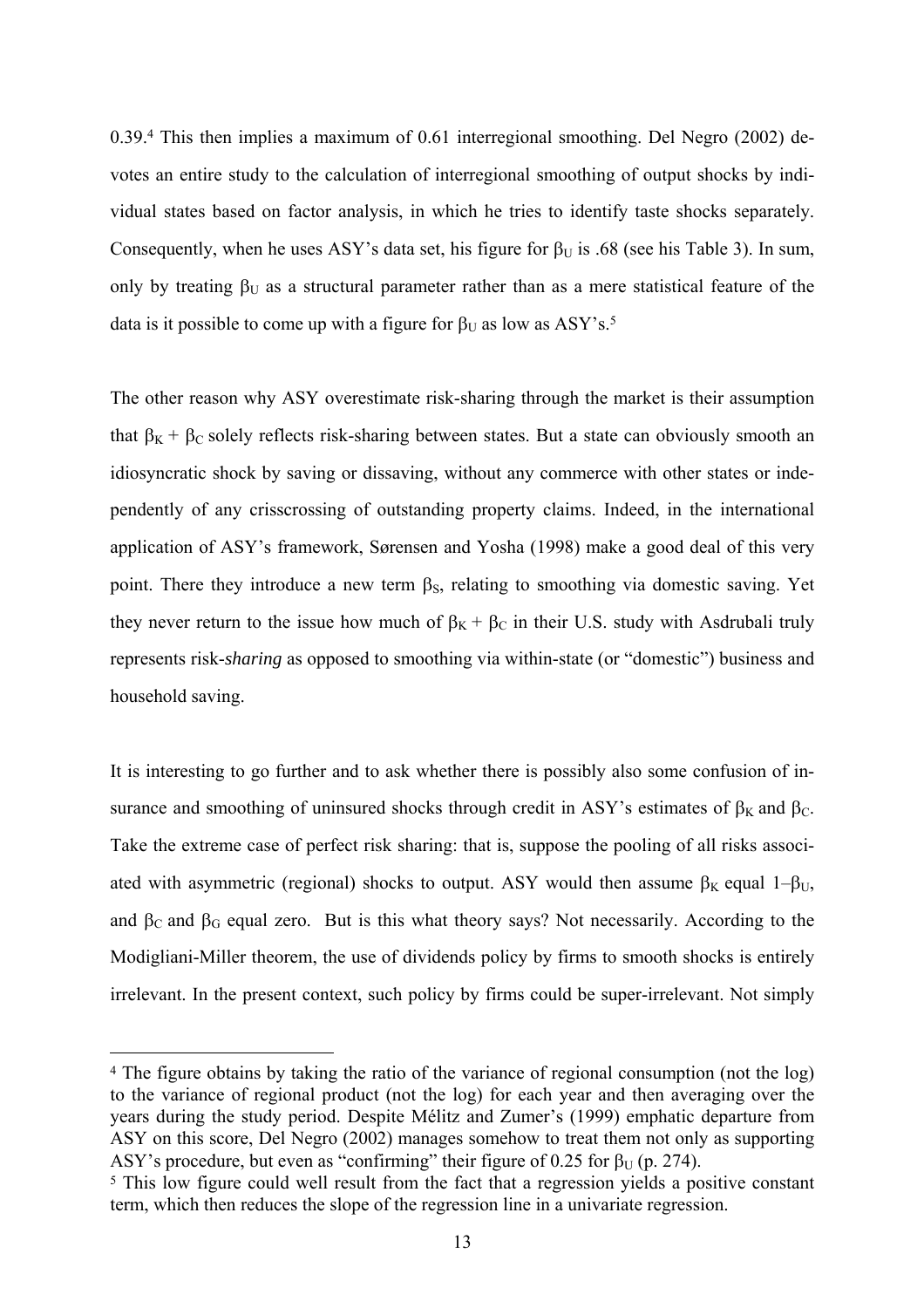might shareholders not respond to dividends *policy* because the policy has no impact on their present wealth, but because the policy does not even affect their present income. The dividends, as such, could be sufficiently diversified for this outcome. Let us assume, in line with much evidence, that the business sector does systematically stabilize dividends (uselessly according to the ordinary theorem, super-uselessly in the event of perfect risk sharing). And suppose also that dividends are not sufficiently diversified to prevent an impact of the dividends policy on regional personal income. Under this pair of circumstances, there must be some inverse correlation between business and household saving, since household consumption stays the same independently of the dividends policy.

In fact, many region-specific risks are not insured. The risks pertaining to labor income cannot be so since the proper contracts cannot even be written. To that extent, the irrelevance theorem itself is irrelevant. In addition, even as concerns capital income rather than labor income, we know that the diversification of asset portfolios is imperfect within regions (see Hess and van Wincoop, eds. (1999)). Still, so far as the irrelevance theorem holds and there is any impact of dividends *policy* on regional personal income, there must be some inverse correlation of risk smoothing between firms and households. ASY's estimate of  $\beta_K$  must be too high.

Mélitz and Zumer (1999) offer some relevant evidence. Table 3 shows ASY's aforementioned estimates of  $\beta_K$ ,  $\beta_G$ ,  $\beta_C$  and  $\beta_U$  in the first column. These estimates rest on pooling of equations (7) and generalized least squares. The next three columns provide revised estimates by Mélitz and Zumer (MZ) based on the identical data. There are four notable differences. First, instead of time fixed-effects, MZ use ratios of regional values to national values to correct for movements in the aggregates. Second, they add regional fixed effects (to allow for possible drift or trend in regional ratios). Thus, the equations are not the same. Nevertheless, these first two departures yield no difference of note in estimates for the U.S. Third, MZ suppose  $\beta_{\text{U}}$ equal to 0.39, as mentioned before. Consequently, they estimate only the first three of the equations (7) as a system, and impose the cross-equation restriction  $\beta_K + \beta_G + \beta_C = 1 - 0.39$ .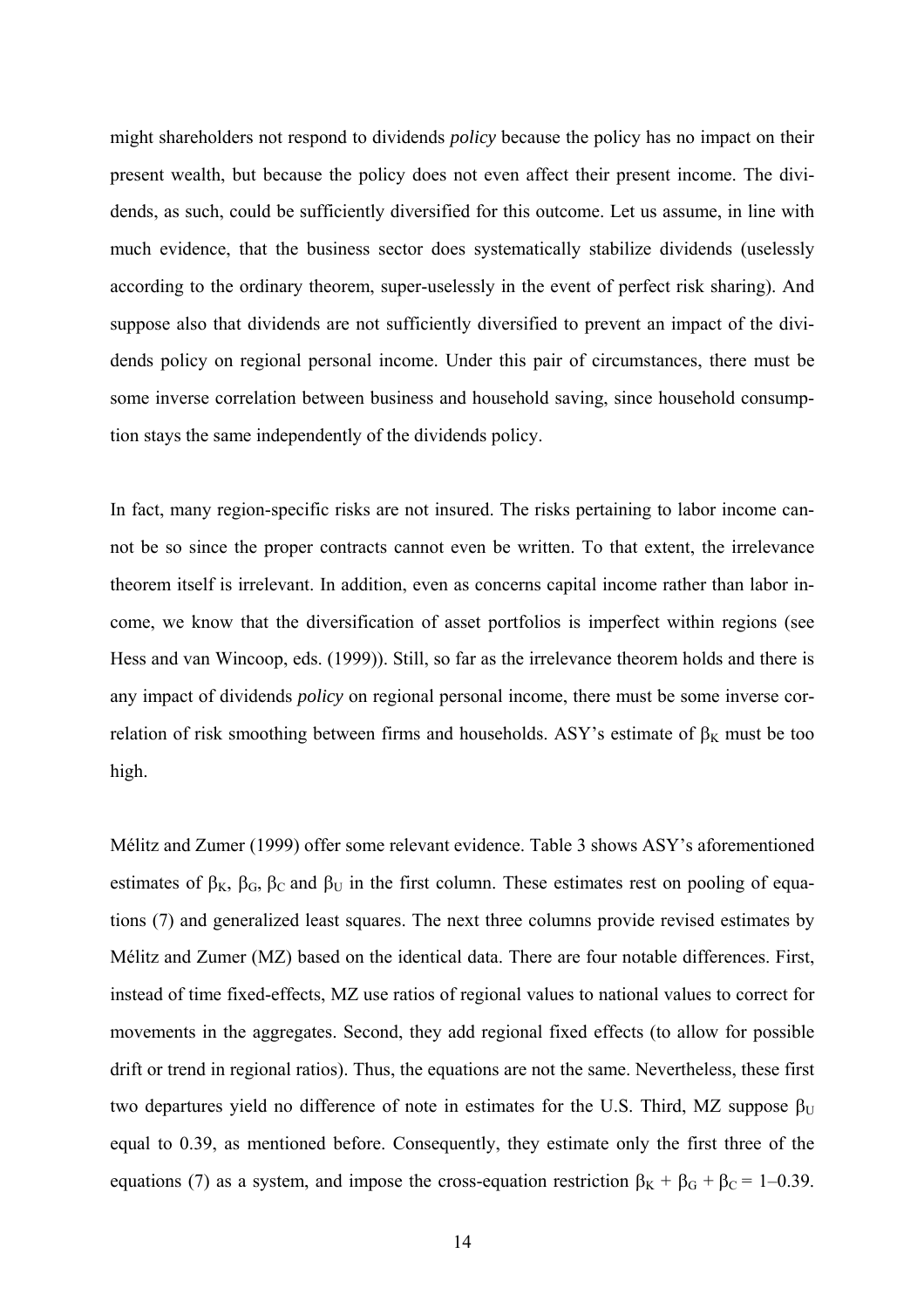Last, and most relevant at present, they add a few variables to reflect influences that condition the effects of the regional output shocks. (Conformably, they impose a separate crossequation restriction requiring the trio of coefficients associated with each of the influences to sum to zero, so that the restriction  $\beta_K + \beta_G + \beta_C = 1 - 0.39$  still remains the right one.) The table reports the results concerning two of the extra influences: the Campbell-Mankiw index of persistence of the asymmetric shocks (P); and the degree of asymmetry of the individual-state business cycle (Z) (as inferred with the use of a Hodrick-Prescott filter).6 The results relating to Z, or the smoothing of short run shocks, imply some offsetting behavior by households in response to dividends policy. Therefore, these results confirm the possibility that ASY overestimate  $\beta_K$  and the smoothing by firms. But this requires some explanation.

The last column in Table 3 (concerning Z) shows that in the event that shocks reflected strictly the (state-specific) business cycle, household saving would explain 7 percent more of the smoothing (7 percent less would be done by firms). This in itself could simply issue from the fact that the only uninsured shocks that households are able to smooth through credit are transitory ones (ASY's interpretation). But as is not directly inferable from the table, omitting the variable Z from the analysis also raises  $\beta_K$  relative to  $\beta_C$  by the full 7 percent. In other words, the failure to isolate short run influences in any way leads to a greater attribution of smoothing to firms relative to households. That suggests more: namely, the earlier interpreta-

6 The estimated system is:

 $\overline{a}$ 

 $\Delta \log y_i - \Delta \log \pi_i = \alpha_K + \beta_K \Delta \log y_i + \gamma_K$  ;  $(\log X_i) \Delta \log y_i + \mu_{iK}$  $\Delta \log \pi_i - \Delta \log d_i = \alpha_G + \beta_G \Delta \log y_i + \gamma_{G,i} (\log X_{i,i}) \Delta \log y_i + \mu_{iG}$  (5)  $\Delta \log d_i - \Delta \log c_i = \alpha_C + \beta_C \Delta \log y_i + \gamma_{C,i} (\log X_{i,i}) \Delta \log y_i + \mu_{iC}$ subject to  $\beta_K + \beta_G + \beta_C = 1 - \beta_H$ ,  $0 < \beta_H < 1$ and for all j, j=1,..., n,  $\gamma_{K,i} + \gamma_{G,i} + \gamma_{C,i} = 0$ 

where the  $X_j$  variables are new influences in the econometric analysis. The use of lower-case letters instead of the upper-case ones in equations (7) serves to indicate that the variables are no longer per capita values, as before, but ratios of per capita values to per capita national averages (adding up to one with appropriate weights). Table 3 only reports the results for P and Z, but there are two other  $X_i$  variables in the study.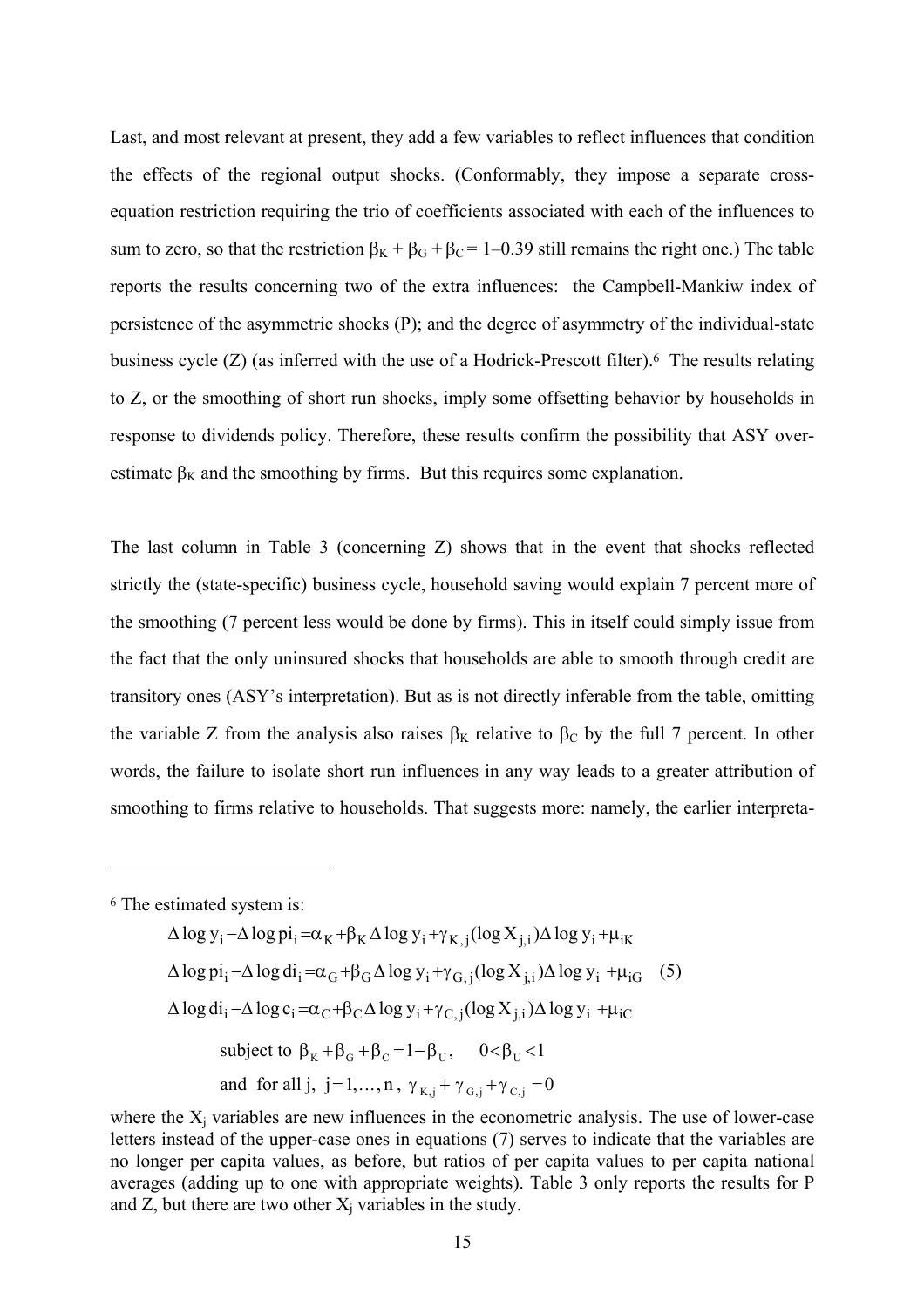tion: that households offset some unnecessary smoothing of shocks by firms via dividends policy.7

As seen by comparing columns 1 and 2, the sum outcome of MZ's revisions is to lower  $\beta_K$ and to keep  $\beta_G$  and  $\beta_C$  unchanged. Because of these changes, the regional smoothing of shocks via adjustments in the income households receive from firms no longer seems larger than the regional smoothing of shocks via household saving.

In short, two basic conclusions emerge: first, ASY exaggerate the extent of risk *sharing*; second, they ascribe too much of the smoothing of output shocks to portfolio diversification and to firms and too little to household saving. In the international application, further doubts will set in about the proper measure of risk-sharing via credit as such.

#### III. Risk-sharing via credit and cross-ownership of property in the EMU

In the case of international evidence, ASY's method becomes easier to apply. The data are superior. ASY even needed to infer consumption by individual state in the U.S. from retail sales. On the international front, the national accounts provide the required series for consumption. Moreover, the current account statistics offer figures for net foreign lending or the accumulation of claims on foreigners. In addition, the difference between gross national product and gross domestic product yields net income on foreign property claims. Accordingly, we can begin from the following identity:

$$
Y_i = \frac{Y_i}{GNP_i} \frac{GNP_i}{A_i} \frac{A_i}{C_i} C_i
$$
 (8)

where  $Y_i$  is gross domestic product (as before),  $GNP_i$  is gross national product,  $A_i$  is home

 <sup>7</sup> With respect to P, column 3 shows, in conformity with earlier discussion, that if all the shocks were persistent, the smoothing via business saving would be about 35 percent greater. However, very significantly, removing P, and thus treating all shocks indifferently without regard to degree of persistence, does not affect the respective estimates of  $\beta_K$  and  $\beta_C$ . There is therefore no evidence that households offset the smoothing of persistent shocks by firms. In terms of Modigliani-Miller, this means that the smoothing of persistent shocks via business saving may reflect optimal policy and may be in the shareholders' best interests. If so, the households would have no cause to offset the smoothing of the permanent shocks by firms.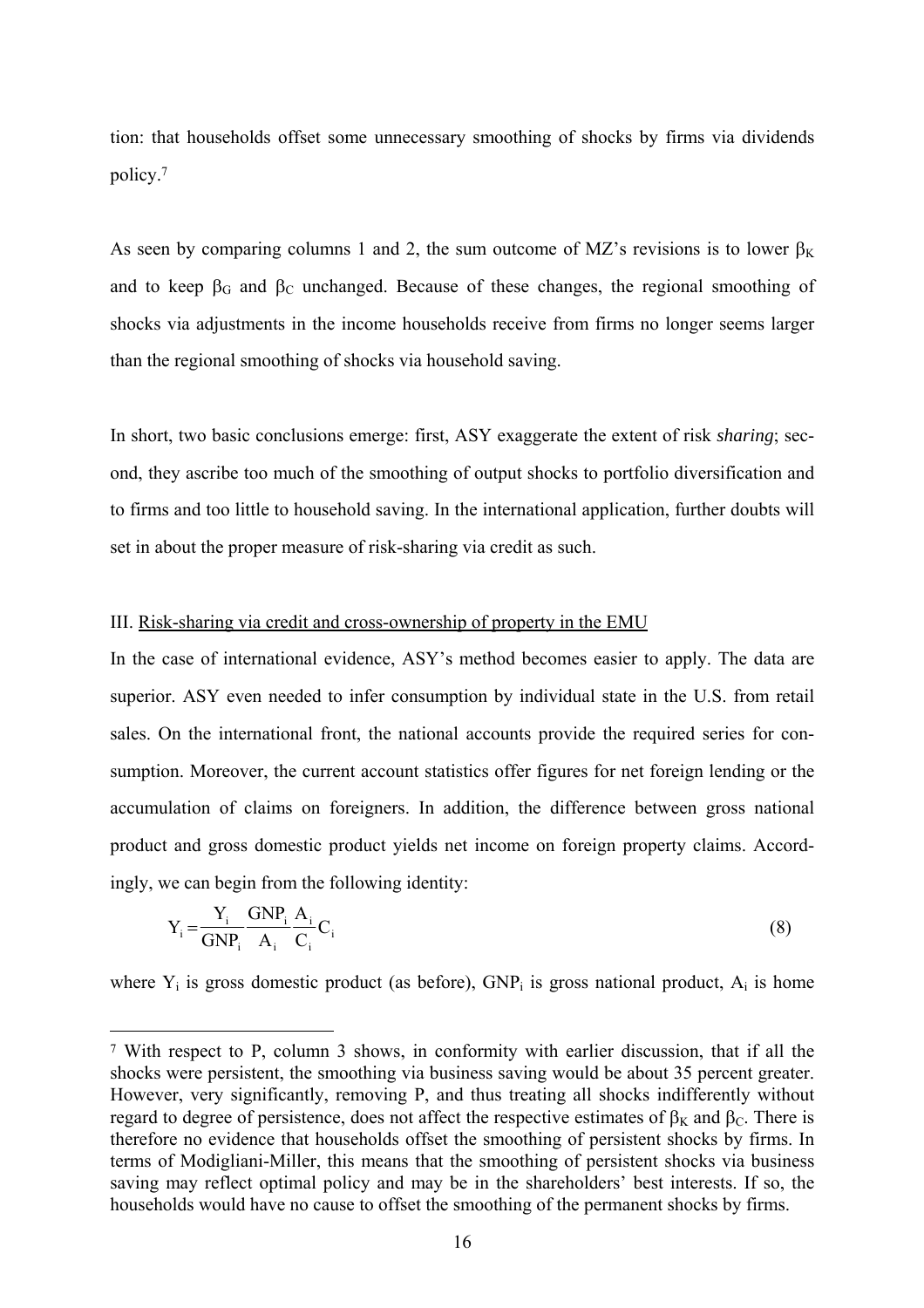absorption,  $Y_i - A_i$  is therefore the export surplus on current account, and finally,  $C_i$  is the sum of private and public consumption. Proceeding as ASY did before, we then have:

$$
\Delta \log Y_{i} - \Delta \log GNP_{i} = \alpha_{K} + \beta_{K1} \Delta \log Y_{i} + \mu_{iK}
$$
  
\n
$$
\Delta \log GNP_{i} - \Delta \log A_{i} = \alpha_{C} + \beta_{C1} \Delta \log Y_{i} + \mu_{iC}
$$
  
\n
$$
\Delta \log A_{i} - \Delta \log C_{i} = \alpha_{S} + \beta_{S} \Delta \log Y_{i} + \mu_{iS}
$$
  
\n
$$
\Delta \log C_{i} = \alpha_{U} + \beta_{U} \Delta \log Y_{i} + \mu_{iU}
$$
  
\n(9)

In this case,  $\beta_{K1}$  concerns much more precisely what ASY intended before by  $\beta_{K}$ , and the same may be said for  $\beta_{C1}$  with regard to  $\beta_C$ . But, of course, a separate term must enter,  $\beta_S$ , relating to smoothing of output shocks via strict domestic saving, some of it by firms, some of it by households. There is one basic qualification to this general idea of the superiority of equations (9) to equations (7) in analyzing risk-sharing. The differences between GDP and GNP may cover income flows, but they do leave out capital gains and losses on international claims. Therefore, any smoothing of output shocks that would be associated with such gains and losses would not enter in  $\beta_{K1}$ , where in principle it belongs. It would affect  $\beta_S$  instead. In addition, equations (9), as they are now stated, ignore any term for  $\beta_G$ , thus any role for stabilization by a super-government. True, the EU Commission has a budget, but it is small in relation to GDP, and the EU structural funds program relates essentially to redistribution rather than stabilization.

Table 4 provides estimates of equations (9). In this case, the sources are Sørensen and Yosha (1998) (hereafter SY) and MZ. In both instances, the table reports the results relating most closely to the current EMU members: namely, the EU8 (Belgium, Denmark, France, Germany, Ireland, Italy, the Netherlands and the UK) in the case of SY and the EU15 in the case of MZ. In both cases, the reported results also cover the period that compares best with the one in ASY (1964 to 1990). Like ASY, SY estimate  $β$ <sub>U</sub> by running the last of the regressions in equations (9) while MZ impose  $\beta_U$  based on the same ratio of variances as was noted before in discussing their work (footnote 4). SY also deal with  $\beta_{C1}$  strictly in the context of a separate decomposition of  $\beta_s + \beta_{c1}$ . For SY, 22 to 43 percent of the asymmetric output shocks are smoothed; for MZ only 23 percent. For SY, the smoothing is entirely domestic, and there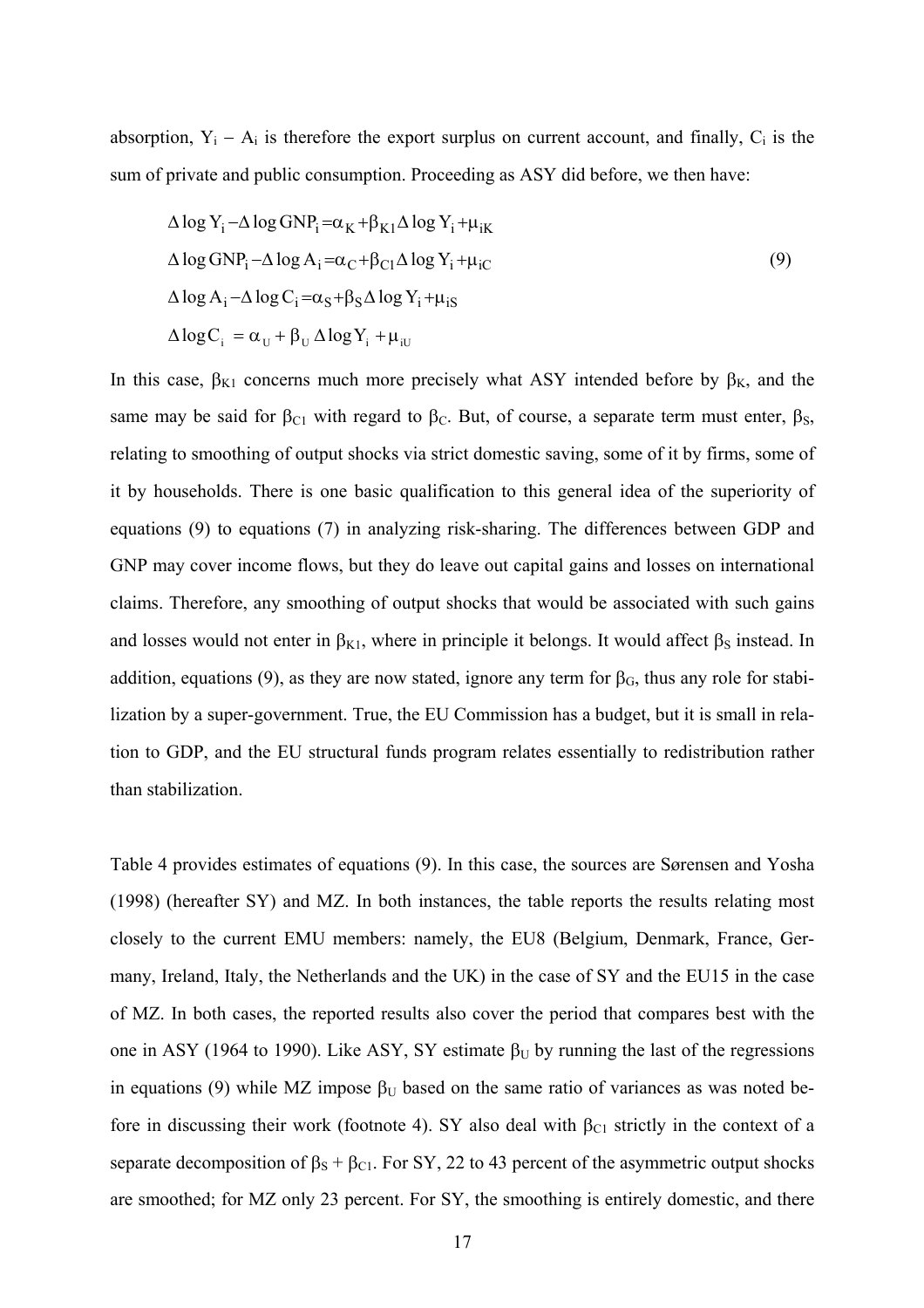is no risk-sharing. For MZ, there is some risk-sharing, 8 percent, coming from the crossownership of claims to property, but most of the smoothing is domestic. In both studies, current account balances explain nothing: there is no international smoothing of asymmetric shocks via credit.

These results about risk-sharing may seem reasonable on the surface. We would not expect much crosscountry insurance against asymmetric shocks in light of the importance of home preference in portfolios of equities. Ratios of foreign direct investment to total home investment are also generally small. Even MZ's estimate of 8 percent for insurance via international portfolio diversification may look high. In addition, the Feldstein-Horioka puzzle speaks precisely about the small contribution of foreign saving to the financing of domestic investment. Correlations between domestic saving and domestic investment (both as percentages of GDP) over periods of five to seven years or over are much higher than we would expect under perfect risk sharing. Feldstein and Horioka (1980) found those correlations to be close to one in the OECD in their initial study, covering the 60s to mid-70s. The correlations have dropped since. But as Obstfeld and Rogoff (2000) stress, the correlations are still 60 percent in the OECD over 1990-97; and nothing resembling similarly high numbers exists in corresponding studies of regions within countries (Helliwell (1998)). Thus, it seems reasonable too that  $\beta_{C1}$ would be negligible in table 4.

However, there are other sources of evidence about risk-sharing in the EMU. The system now exists since 1999. What are the other indications thus far?

I cannot pretend to do justice to the question. That would require a separate study. One volume of the recent report of the British Treasury (2003) about entry into EMU, titled EMU and the cost of capital, provides a summary of the evidence. Some increase in the diversification of equity portfolios has occurred in the membership since the run-up to EMU. Cross-country correlations between returns on equities have risen. The total variance of equity returns in the EMU now seems to depend less on country-specific factors and more on common industry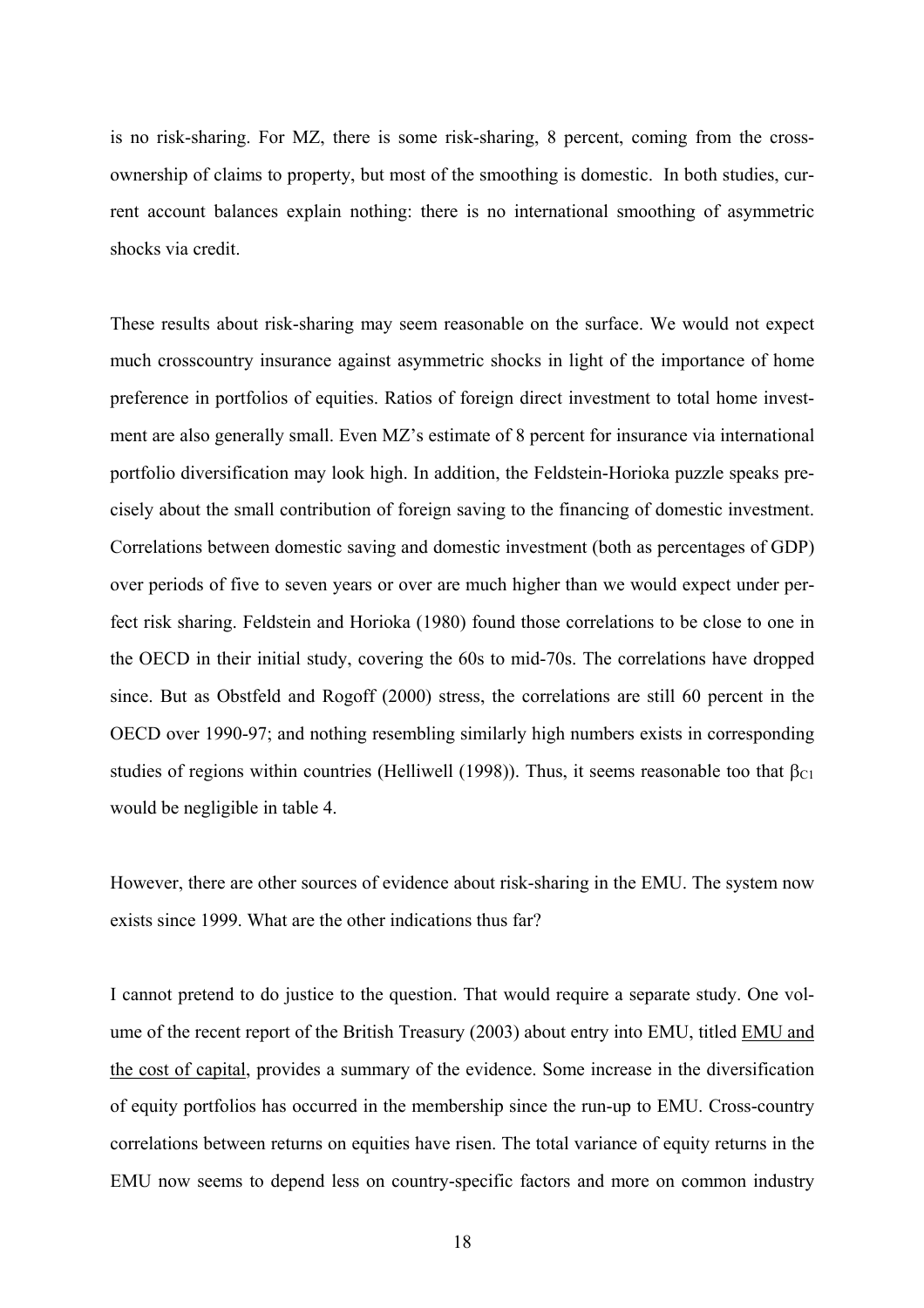factors. There have also been a number of cross-country mergers and acquisitions, though fewer than expected. To all evidence, though, as regards the diversification of property claims, the EMU still has a long way to go before approaching the degree of capital market integration in the U.S.

On the other hand, with respect to the availability of credit from the rest of the membership, the closing of the gap between the euro zone and the US has gone very far. The bond market in euros took off as soon as it appeared. Gross international issues of bonds and notes in euros just about tripled between the end of 1997 and the end of 1999 (H.M. Treasury (2002), chart 4.1), as compared with issues in predecessor currencies. Before the appearance of the euro, bond issues by firms and public agencies in the euro zone had been predominantly triple A and double A (80 percent of them as late as 1998). Since then, single A and triple B issues have become a high percentage of the total: over 40% in 2001 (*ibid.* table 4.1). Evidently, numerous borrowers in the euro zone who had previously relied exclusively on banks now issue bonds in euros. Holdings of bonds of the major governments in the euro zone are also now widely held in the membership and internationally. Most significant of all perhaps, little remains of the Feldstein-Horioka puzzle. Blanchard and Giavazzi (2002) report a value of 0.14 for the relevant coefficient in the regression for domestic investment for the euro area over 1991-2001, down from 0.41 in 1975-1990. In addition, the current account deficits of the two present members of EMU who are still in a catch-up phase, Portugal and Greece, rose to 10 and 6-7 percent of GDP, respectively, in 2000-2001.

How much more smoothing of asymmetric shocks has already come from this rapprochement with the U.S. in the euro zone and how much is still to follow? The very nature of the question is important: it poses the matter differently than we encountered it before. The issue is not how much of the risk-sharing already results or will result in the future from credit, but by how much credit already reduces or will reduce the fraction of the shocks that remain unsmoothed. We might think that we should get roughly the same answer either way. If a mechanism accounts for a particular percentage of the smoothing, its absence should reduce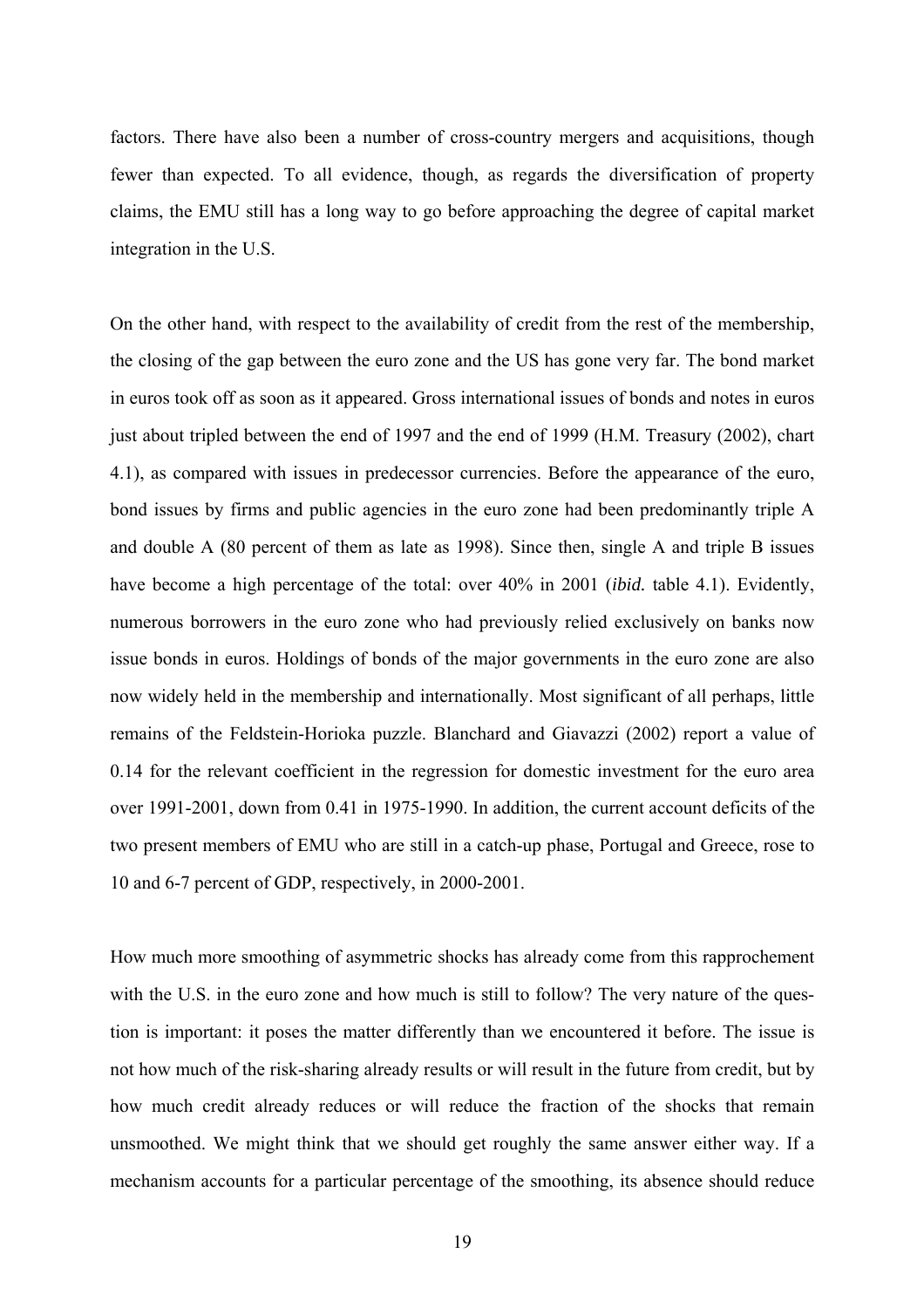the smoothing as much. As regards risk sharing through property claims, Athanasoulis and van Wincoop (2001)'s results go in this direction. These authors, in fact, approach the issue of insurance (or risk-sharing via asset diversification) precisely from the angle of a reduction in  $\beta_U$ . Despite some difference in their measure of  $\beta_U$  (in the same spirit as the one in MZ) and despite their strict focus on the long-term horizon (to eliminate transitory shocks), they get analogous figures for  $\beta_K$  in the U.S. (and for  $\beta_G$  too for that matter) to those in ASY.<sup>8</sup> But as regards risk-sharing through credit, some reflection will show that a focus on the negative impact on  $\beta_U$  is almost bound to make a difference: the very sign of  $\beta_{Cl}$  is ambiguous.

In reasoning about  $\beta_c$ , in fact, ASY reason strictly about  $\beta_{c1}$ , since their analysis relates strictly to borrowing and lending. They conclude that the sign must be positive because a permanent asymmetric shock to output should have no effect on lending or borrowing, whereas a transitory one should raise lending if the shock is positive and borrowing if the shock is negative. Thus, in case of a mix of permanent and transitory shocks, positive values follow for  $\beta_{C1}$ . However, the examples of Portugal and Greece reveal the precariousness of this reasoning. Suppose that a positive permanent shock implies a rising profile of output in the future (catch-up). Then the country ought to borrow and  $\beta_{C1}$  can be expected to be negative. There is also a major difficulty in regard to transitory shocks. Assume a recession. The affected country should save less, or in terms of SY, the sign of  $\beta_s$  should be positive. However, imports will fall with the drop in income, and may do so more than exports (which might have dropped under the initial impact of the shock). Indeed, if the shock lowers the terms of trade enough and shifts demand sufficiently in favor of home goods, then a fall in imports minus exports is to be expected. Once again, the sign of  $\beta_{C1}$  will be negative. This last example actually fits well with usual macroeconomic modeling – better than ASY's logic

 <sup>8</sup> Their estimates vary from 0.35, almost exactly ASY's figure, to 0.215, close to MZ's, depending on the presence (0.35) or absence (0.215) of interest and dividends in personal income. Athanasoulis and van Wincoop (2001) also consider those figures to pertain strictly to regional insurance, or  $β_{K1}$  rather than  $β_K$ . In so doing, though, they disregard the fact that many firms are owned entirely by state residents and operate strictly within state borders. These firms' saving behavior would affect their estimate but have nothing to do with insurance and the sharing of risks between states.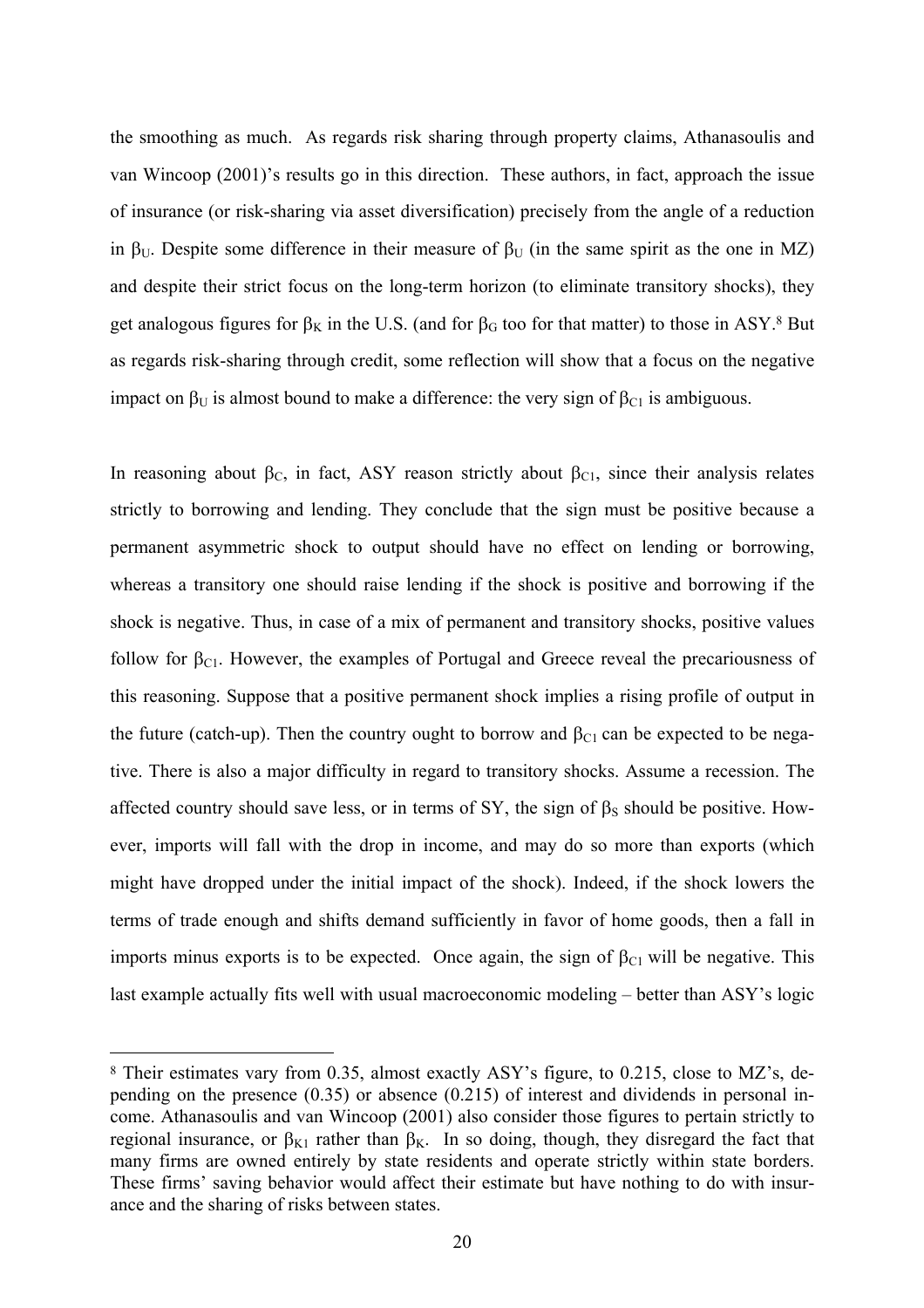in favor of a positive sign for  $\beta_{\text{Cl}}$ . Our models often say that recession yields a short run improvement in the current account balance in light of the size of the fall in imports. Thus, regardless whether shocks are permanent or transitory, the sign of  $\beta_{C1}$  is ambiguous.<sup>9</sup>

In sum, it is already a live issue today to know how much extra risk-sharing there is and how much is still to arrive in the euro area because of greater ease of borrowing and lending. But unfortunately, ASY, SY and MZ offer little guidance. Their method of investigation will not allow us to answer the question.

#### IV. The impact of EMU on total insurable risks

Discussion of EMU often focuses on the degree to which shocks are symmetric. In the present context, this concerns the extent to which the risks are insurable by the market. So far as risks are common and cannot be insured, of course, they can be managed through joint monetary policy. This is the usual emphasis. But it is important to consider the issue of the extent of common risks from the perspective of the potential for risk-sharing through market channels as well.

A frequent starting point is Krugman's (1991, 1993) prediction that EMU would lead to more region-specific shocks and thereby less scope for smoothing shocks through monetary policy. According to his assessment, the U.S. regions are more specialized than the EMU countries of comparable size, probably because of the closer approximation to a single market in the U.S. Hence, as impediments to trade diminish and capital markets become more integrated in the EMU, the members can expect to move toward greater industrial specialization. These countries will then experience increasing asymmetry of shocks.

<sup>&</sup>lt;sup>9</sup> In both of the previous examples of a negative sign of  $\beta_{C1}$ , credit is also likely to smooth consumption and therefore to reduce  $\beta_{\text{U}}$ . This is capital. In the example of a permanent shock yielding a rising profile of output over time, the borrowing permits a smaller upward tilt in consumption. In that of the adverse transitory shock, the lending abroad moderates the drop in output, and thereby may cushion the fall in current consumption. Repairing the problem in ASY's analysis in the latter case, pertaining to the transitory shock, would clearly mean removing their identification of the exogenous shock with the observed change in output.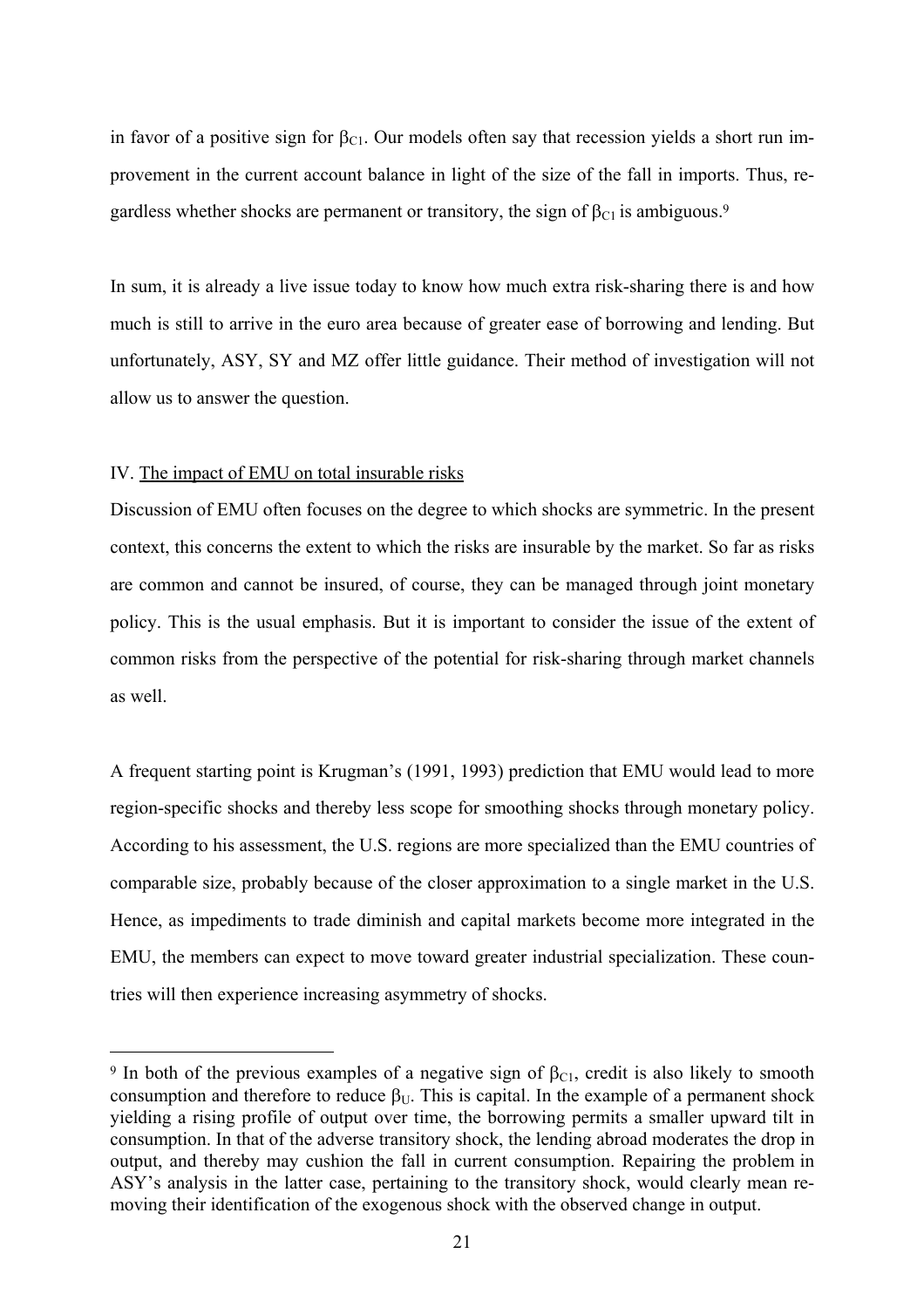Subsequent empirical investigation does not particularly agree with Krugman's analysis. He had compared U.S. data for 1977 with European data for 1985. But Kim (1995) shows that the trend in the U.S. has been going the other way for years beforehand: "regional specialization ... fell substantially and continuously between the 1930s and 1987" (p.882).<sup>10</sup> According to Peri (1998), by 1986, regional specialization was already no higher in the U.S. than in the EU. Furthermore, Clark and van Wincoop (2001) report *lower* or equal specialization in the eight census regions of the U.S. than in the EU14 over 1981-1997.

Recent empirical work on the symmetry of business cycles sheds further doubt on Krugman's views. To go back a bit, test results indicate that monetary union promotes bilateral trade (Rose (2000)). Conformably, Micco, Stein and Ordoñez (2003)) show that EMU has already brought a certain increase in bilateral trade since 1998. In addition, Frankel and Rose (1998) display a tendency for business cycle correlations to rise with the intensity of bilateral trade in the OECD. Still more recent research by Engel and Rose (2003) and Clark and van Wincoop (2001) corroborates Frankel and Rose's results, in the case of the former based on a worldwide sample of countries, in the case of the latter, based on a narrower sample of countries and regions in the OECD. Taken together with the Rose evidence, the inference would be that EMU will tend to promote the symmetry of business cycles.

Studies by Firdmuc (2004) and Kalemli-Ozcan, Sørensen and Yosha (2001) are relevant too. Firdmuc (2004) offers econometric evidence that intra-industrial trade raises symmetry of business cycles, while inter-industrial trade does the opposite. This would imply that the previous evidence of the rise in the symmetry of business cycles with increasing trade reflects the influence of intra-industry trade. For their part, Kalemli-Ozcan, Sørensen and Yosha (2001) provide indications that industrial specialization reduces the symmetry of business cycles. This is true both for regions within countries and between countries. These three authors' re-

 <sup>10</sup> Evidently aware of this evolution, Krugman (1993) put the evidence in doubt. See his note 4.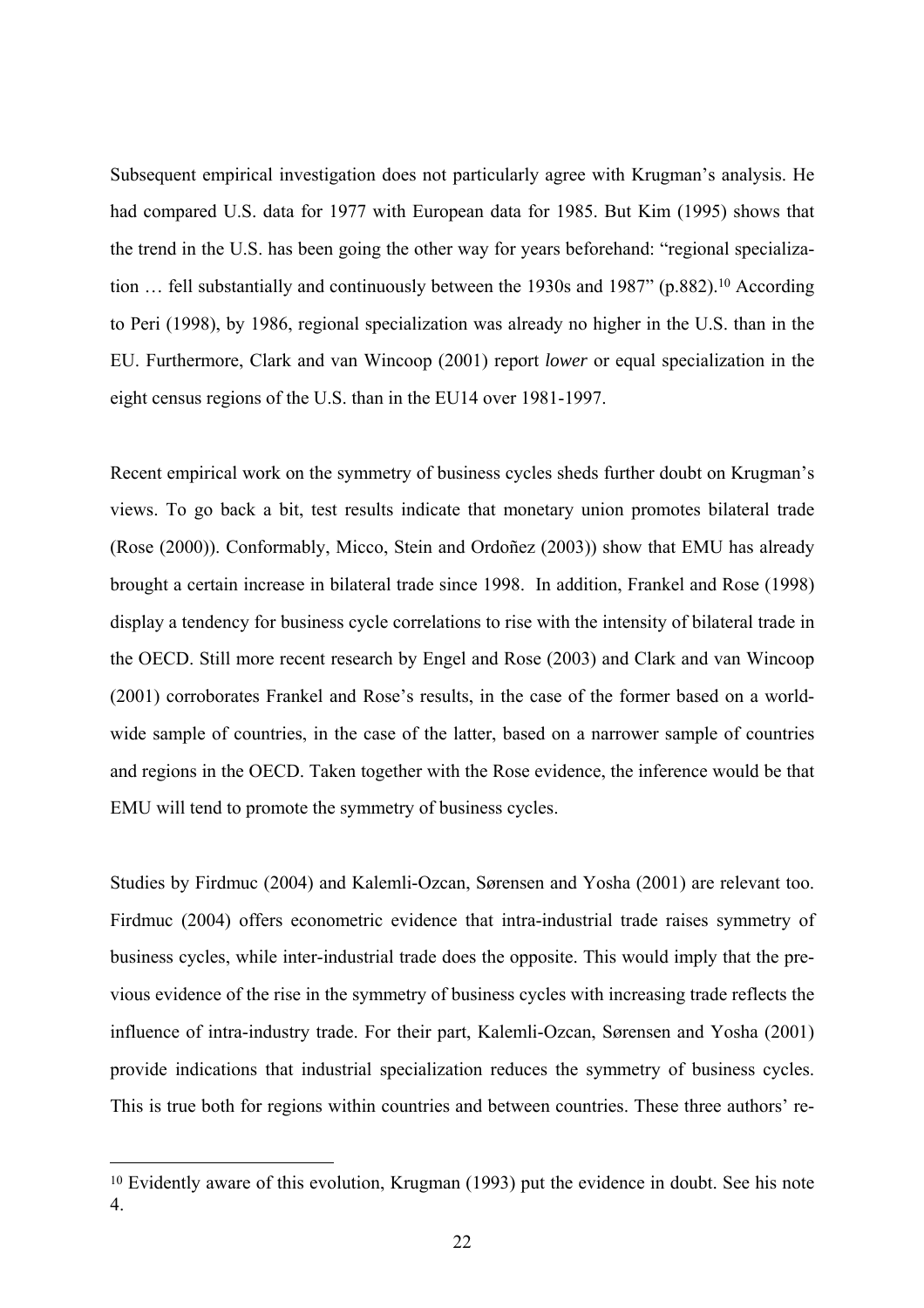sult would seem to support Krugman's general intuition. But if we link the result to the evidence that greater bilateral trade increases the correlation of business cycles, the implication would be that with greater trade, regions and countries become less specialized.<sup>11</sup>

There is no difficulty explaining why EMU would promote intra-industry trade, reduce national specialization, and increase the symmetry of business cycles. As income rises, the new trade may well predominantly concern goods that are highly income-elastic and price-elastic in demand. This means more trade in differentiated products and increasing intra-industry trade. If the same industries take foot everywhere, countries become less specialized.12 The rise in the symmetry of business cycles with advancing intra-industry trade can follow in many ways. As intra-industry trade goes forward, industry shocks will become increasingly common shocks. With greater market integration, all shocks may also spread more quickly, as Frankel and Rose (1998) stress, and this can raise the covariance of aggregate business activity.

Notwithstanding, the previous evidence does raise a certain difficulty of interpretation. According to standard microeconomic analysis, individuals should be willing to bear more production risks as capital market integration deepens. They can insure themselves better; and they can borrow more easily. Hence, production risks should be less of a concern to them. Based on a large literature, insurance opportunities encourage people to accept riskier, higher return projects. (See, among many others, Obstfeld (1994) and Kalemli-Ozcan, Sørensen and Yosha (1999, 2001).) How then do we reconcile this theoretical argument with a tendency of EMU to lead toward higher symmetry of business cycles? Does such a tendency fly in the face of theory?

There are two avenues of reconciliation. One is to ascribe the recent increase in symmetry of

 <sup>11</sup> Kalemli-Ozcan, Sørensen and Yosha's own emphasis differs distinctly.

<sup>&</sup>lt;sup>12</sup> But the diminished national specialization need not signify diminished regional specialization, since with a reduction in some border costs – say, multiple money ones – but not others, firms may move their production closer to their neighbors without traversing frontiers.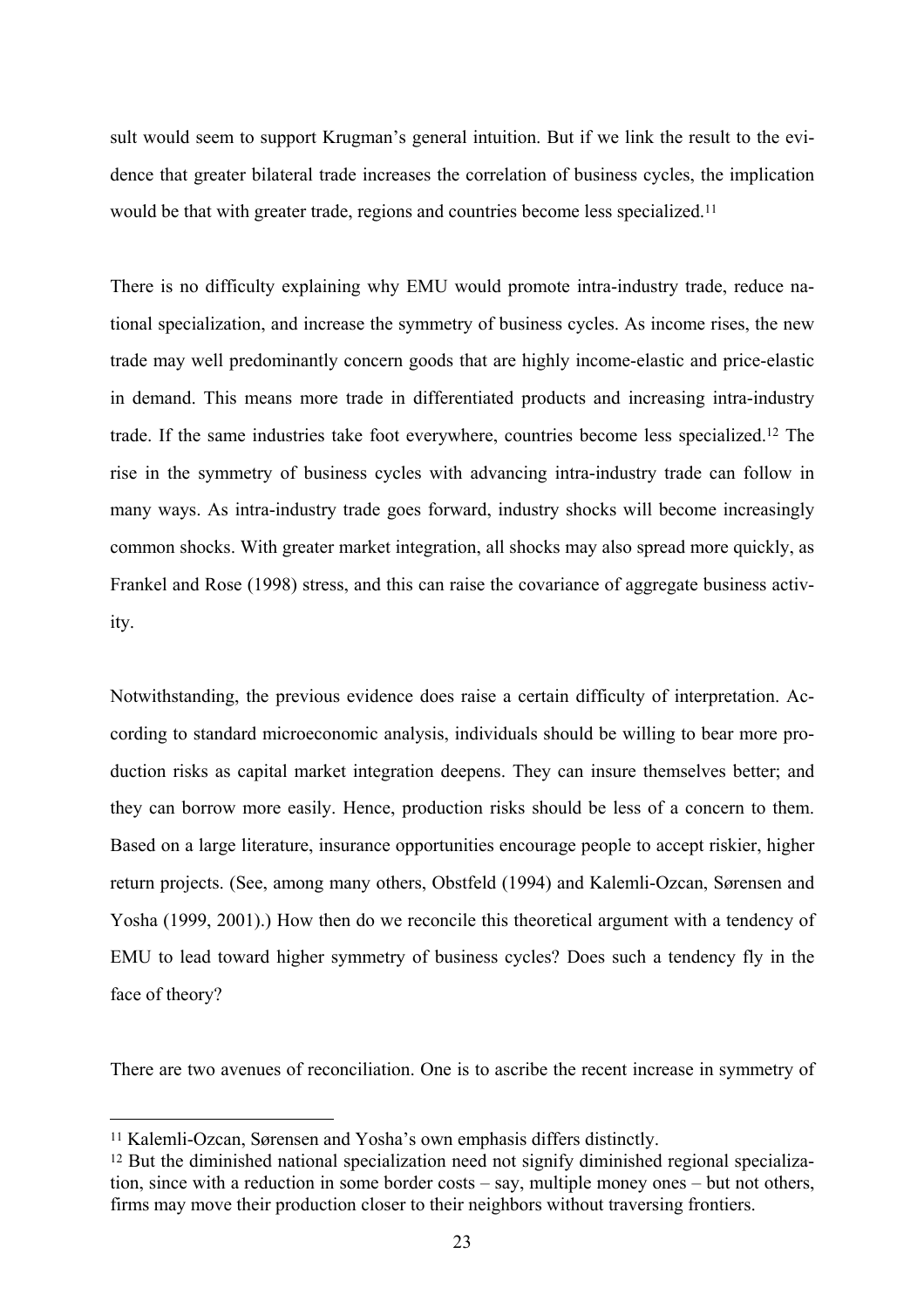business cycles to low capital market integration, low international insurance, and limited international credit. On this view, as capital market integration advances and people pool their risks more efficiently and obtain larger, more secure lines of credit, they will undertake riskier output projects. Then the asymmetry of shocks in the euro zone will increase. Of course, this will also expose uninsured workers in the euro zone to an increasing share of the risks. It will therefore raise the urgency of increasing the flexibility of the labor market. The lack of any system of transfer payments through upper-level government in the EMU will also possibly become an increasing handicap. This line of reasoning evidently tends to take us back to Krugman's views and may underlie the appeal of his stand.

The other avenue of reconciliation is to argue that the euro has indeed already led to an increase in production risks. But the new risks are common, and therefore consistent with greater symmetry of business cycles. On this next view, there has been notable progress in capital market integration in the euro zone. But the move to a more efficient allocation of risks has not meant moving to greater specialization of output activities within national frontiers. Presumably, in this case, the new technologies simply do not require notable increase in individual plant size. Since the added risks are common, they are manageable through joint macroeconomic policy. Of course, if so, the burden of responsibility on the European Central Bank also rises. Consequently, greater flexibility of labor markets still helps, and may help a lot, in attenuating shocks. But macroeconomic policy at the EU level has a larger role to play in smoothing economic activity.

Evidently, the second view is far more optimistic. If the first view is right, then the euro zone has not advanced much toward an efficient allocation of risks. Instead, the zone has largely sought shelter against the winds of competition through increasing diversification at home. Not only does this limit welfare, but market forces will tend to work in the future toward a change in direction: that is, a move toward greater specialization on a national basis. The zone will then eventually need to face the associated problem of inability to extend market insurance to labor.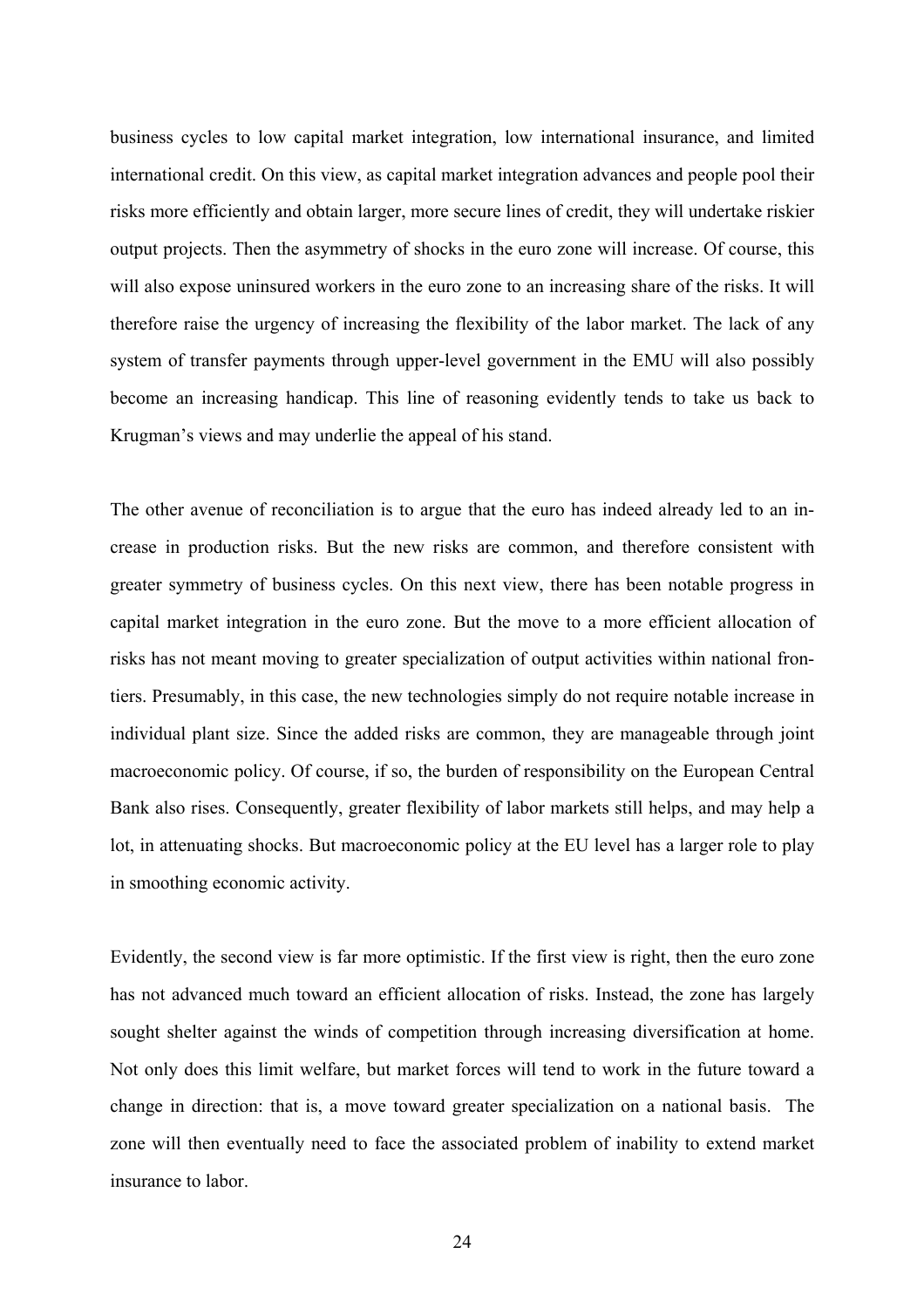#### **TABLE 1**

# **STABILIZATION AND REDISTRIBUTION VIA FEDERAL TRANSFERS IN THE**

|                 | <b>STABILIZATION</b> |                                               |             |                  |             | <b>REDISTRIBUTION</b> |  |
|-----------------|----------------------|-----------------------------------------------|-------------|------------------|-------------|-----------------------|--|
|                 |                      | First difference: eq. (2)<br>Level: eq. $(1)$ |             |                  | Eq. $(3)$   |                       |  |
|                 | $1-\beta_s$          | $\overline{R}^2$                              | $1-\beta_s$ | $\overline{R}^2$ | $1-\beta_d$ | $\overline{R}^2$      |  |
| <b>PERSONAL</b> | 0.272                | 0.922                                         | 0.20        | 0.846            | 0.213       | 0.974                 |  |
| <b>INCOME</b>   | (0.008)              |                                               | (0.012)     |                  | (0.019)     |                       |  |
| <b>GROSS</b>    | 0.13                 | 0.985                                         | 0.118       | 0.968            | 0.136       | 0.976                 |  |
| <b>PRODUCT</b>  | (0.004)              |                                               | (0.006)     |                  | (0.02)      |                       |  |

#### **U.S. 1977-1992: 48 REGIONS**

The standard errors in parentheses pertain to  $\beta_d$  or to  $\beta_s$ . Regional constants are omitted. Net transfers consist of direct taxes and social insurance, transfers to persons and federal grants to state and municipal governments. See Mélitz and Zumer (2002).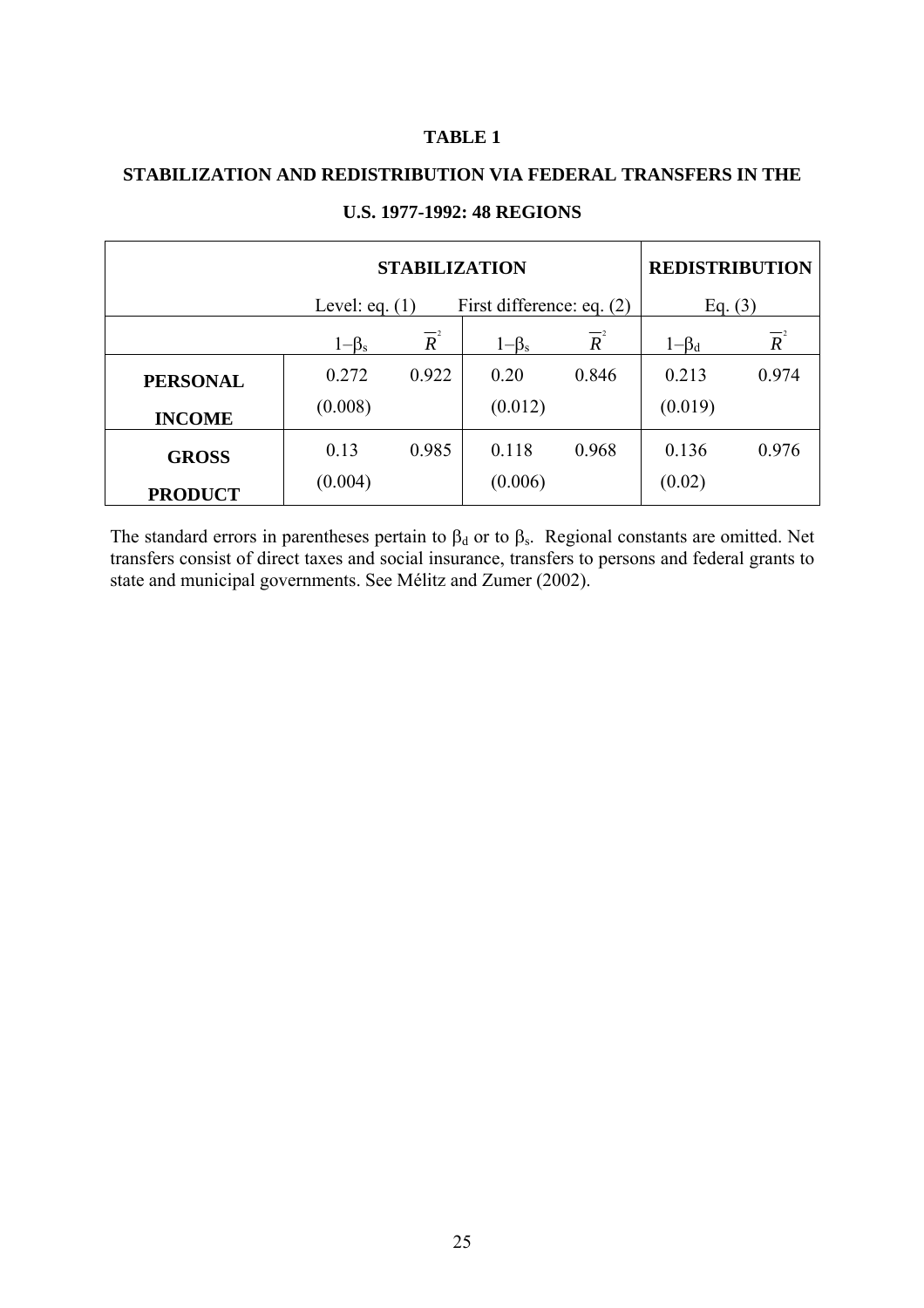## **TABLE 2**

#### **STABILIZATION AND REDISTRIBUTION VIA FEDERAL TRANSFERS IN THE**

|                                                                                     | <b>STABILIZATION: PERSONAL</b><br><b>INCOME</b> |                  |                              | <b>STABILIZATION: GROSS</b><br><b>PRODUCT</b> |                  |                  |                  |                  |
|-------------------------------------------------------------------------------------|-------------------------------------------------|------------------|------------------------------|-----------------------------------------------|------------------|------------------|------------------|------------------|
|                                                                                     | Level                                           |                  | First difference             |                                               | Level            |                  | First difference |                  |
|                                                                                     | Eq.(1)                                          |                  | Eq. $(2)$                    |                                               | Eq.(1)           |                  | (Eq. (2)         |                  |
| <b>NET</b>                                                                          |                                                 |                  |                              |                                               |                  |                  |                  |                  |
| <b>TRANSFERS</b>                                                                    |                                                 |                  |                              |                                               |                  |                  |                  |                  |
|                                                                                     | $1-\beta_s$                                     | $\overline{R}^2$ | $1-\beta_s$                  | $\overline{R}^2$                              | $1-\beta_s$      | $\overline{R}^2$ | $1-\beta_s$      | $\overline{R}^2$ |
| (1) DIRECT TAXES                                                                    | 0.086                                           | 0.977            | 0.063                        | 0.898                                         | 0.03             | 0.998            | 0.031            | 0.979            |
| <b>AND SOCIAL</b><br><b>INSURANCE</b>                                               | (0.007)                                         |                  | (0.012)                      |                                               | (0.003)          |                  | (0.006)          |                  |
| (2) DIRECT TAXES,<br>SOCIAL INSURANCE,<br><b>AND TRANSFERS</b><br><b>TO PERSONS</b> | 0.234                                           | 0.941            | 0.149                        | 0.878                                         | 0.097            | 0.99             | 0.089            | 0.974            |
|                                                                                     | (0.007)                                         |                  | (0.012)                      |                                               | (0.003)          |                  | (0.006)          |                  |
| (3) DIRECT TAXES,<br>SOCIAL INSURANCE,                                              | 0.272                                           | 0.922            | 0.20                         | 0.846                                         | 0.13             | 0.985            | 0.118            | 0.968            |
| <b>TRANSFERS TO</b><br>PERSONS AND<br><b>GRANTS</b>                                 | (0.008)                                         |                  | (0.012)                      |                                               | (0.004)          |                  | (0.006)          |                  |
| <b>REDISTRIBUTION: PERSONAL</b>                                                     |                                                 |                  | <b>REDISTRIBUTION: GROSS</b> |                                               |                  |                  |                  |                  |
|                                                                                     | <b>INCOME</b><br>Eq. $(3)$                      |                  |                              | <b>PRODUCT</b><br>Eq. $(3)$                   |                  |                  |                  |                  |
| <b>NET</b>                                                                          |                                                 |                  |                              |                                               |                  |                  |                  |                  |
| <b>TRANSFERS</b>                                                                    |                                                 |                  |                              |                                               |                  |                  |                  |                  |
|                                                                                     | $1-\beta_d$                                     |                  | $\overline{R}^2$             |                                               | $1-\beta_d$      |                  | $\overline{R}^2$ |                  |
| (1) DIRECT TAXES                                                                    | 0.0863                                          |                  | 0.996                        |                                               | 0.04             |                  | 0.98             |                  |
| <b>AND SOCIAL</b><br><b>INSURANCE</b>                                               | (0.009)                                         |                  |                              |                                               | (0.021)          |                  |                  |                  |
| (2) DIRECT TAXES,<br>SOCIAL INSURANCE,                                              | 0.181<br>0.982                                  |                  | 0.124                        |                                               |                  |                  |                  |                  |
| AND TRANSFERS<br><b>TO PERSONS</b>                                                  | (0.016)                                         |                  |                              |                                               | (0.016)          |                  | 0.984            |                  |
| (3) DIRECT TAXES,<br>SOCIAL INSURANCE,                                              | 0.213<br>(0.019)                                |                  | 0.974                        |                                               | 0.136<br>(0.004) |                  | 0.976            |                  |
| <b>TRANSFERS TO</b><br>PERSONS AND<br><b>GRANTS</b>                                 |                                                 |                  |                              |                                               |                  |                  |                  |                  |

## **U.S. 1977-1992: 48 REGIONS**

The standard errors in parentheses pertain to  $\beta_d$  or to  $\beta_s$ . See Mélitz and Zumer (2002).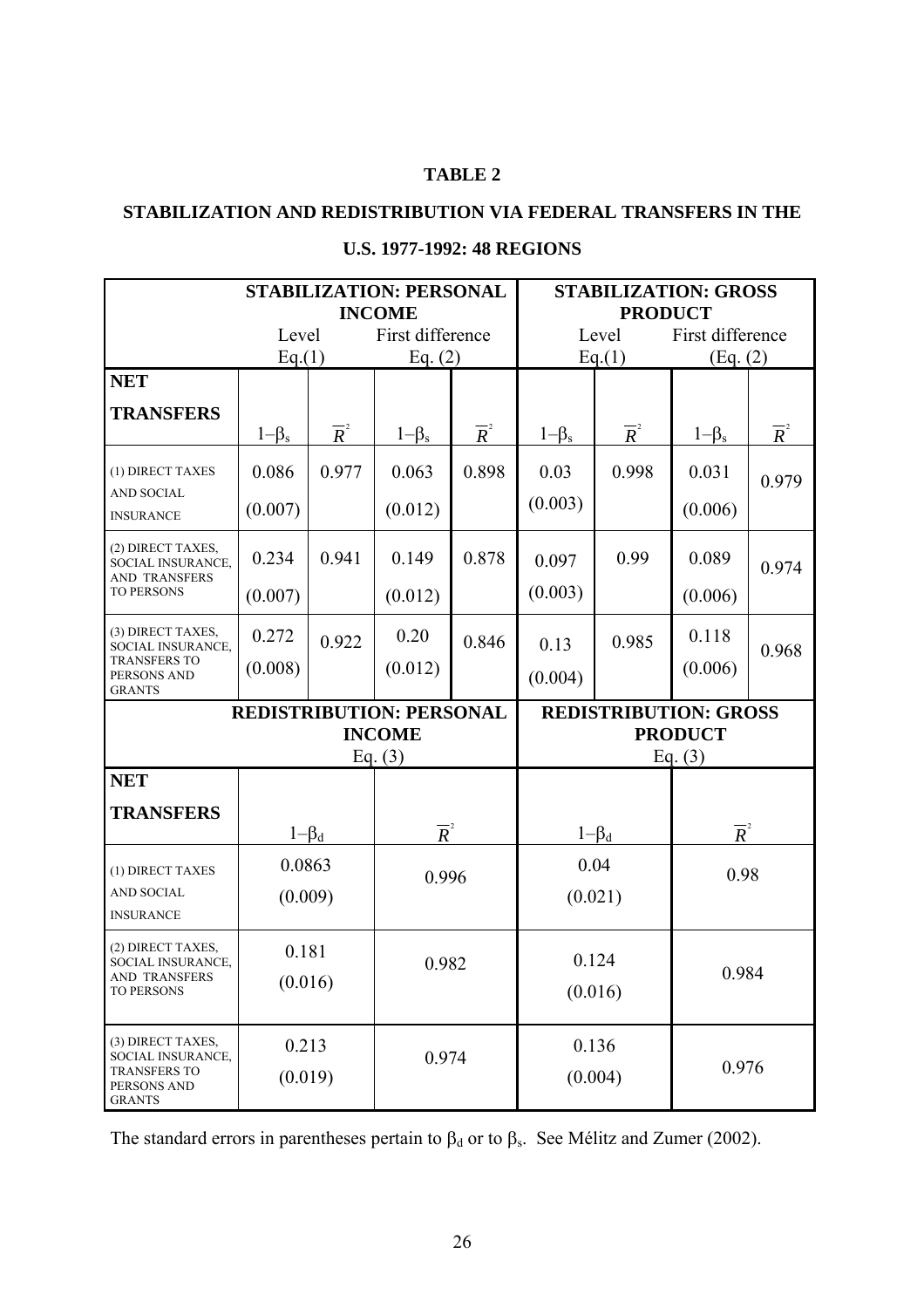#### **TABLE 3**

## **ESTIMATES OF THE ASY (ASDRUBALI-SØRENSEN-YOSHA) AND THE REVISED ASY MODEL**

| (1)                                   | (2)                       | (3)                                                                                                                   | (4)                |  |  |
|---------------------------------------|---------------------------|-----------------------------------------------------------------------------------------------------------------------|--------------------|--|--|
| <b>ASY</b>                            | $\mathbf{M}\mathbf{Z}$    |                                                                                                                       |                    |  |  |
| <b>Eq. 1</b> $\beta_K = 0.39$<br>(13) | (7.6)                     | $\beta_{\rm K} = 0.24$ $\gamma_{\rm K}(\text{P}) = 0.346$ $\gamma_{\rm K}(\text{Z}) = -0.067$ $\overline{R}^2 = 0.47$ | $(10.2)$ $(-5.06)$ |  |  |
| <b>Eq. 2</b> $\beta_G = 0.13$<br>(13) |                           | $\beta_G = 0.13$ $\gamma_G(P) = 0.031$ $\gamma_G(Z) = -0.006$ $\overline{R}^2 = 0.20$<br>$(7.8)$ $(1.82)$ $(-0.9)$    |                    |  |  |
| <b>Eq. 3</b> $\beta_C = 0.23$<br>(4)  | $\beta_C = 0.24$<br>(6.8) | $\gamma_C(P) = -0.377 \gamma_C(Z) = 0.073 \qquad \overline{R}^2 = 0.11$<br>(-10.04) (4.97)                            |                    |  |  |
| <b>Eq. 4</b> $\beta_U = 0.25$<br>(4)  |                           | $\beta_{\text{H}} = 0.39$                                                                                             |                    |  |  |

**USA 1964-1990**

Sources: Asdrubali, Sørensen and Yosha (1996); Mélitz and Zumer (1999). Student t's are in parentheses, as in the original ASY article. For the interpretation of  $\gamma_K(P)$  and  $\gamma_K(Z)$ , see footnote 6 and the associated text.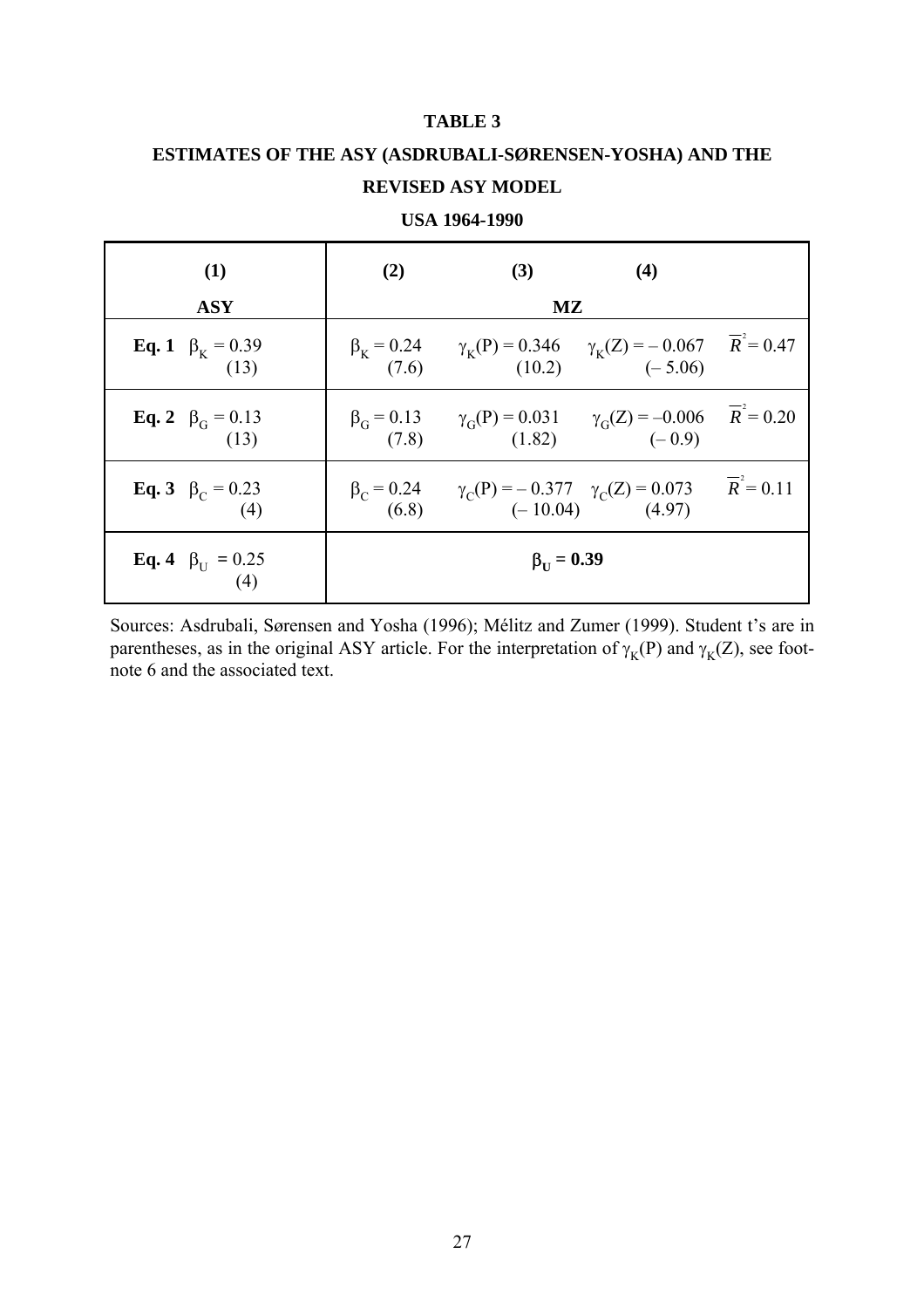|                                       | (1)<br>SY:EC8 1966-1980 | (2)<br><b>SY:EC8 1981-1990</b> | (3)<br><b>SY:EC8 1966-1990</b> | (4)<br>MZ:EU15 1960-1994                  |
|---------------------------------------|-------------------------|--------------------------------|--------------------------------|-------------------------------------------|
|                                       |                         |                                |                                |                                           |
| $\beta_{K1}$                          | $\sim 0$<br>$(\sim 0)$  | 0.02<br>(0.67)                 |                                | 0.08<br>(4.77)<br>$\overline{R}^2 = 0.01$ |
| $\beta_{\rm S} + \beta_{\rm C1}$ 0.42 | $(2-8)$                 | 0.16<br>$(3-4)$                |                                |                                           |
| $\beta_{C1}$                          |                         |                                | $-0.04$<br>(0.8)               | 0.02<br>(0.71)<br>$\overline{R}^2 = 0.03$ |
| $\beta_{S}$                           |                         |                                | 0.42<br>(8.4)                  | 0.13<br>(6.22)<br>$\overline{R}^2$ = 0.02 |
| $\beta_{\rm U}$                       | 0.57<br>(9.5)           | 0.78<br>(11.1)                 |                                | 0.77                                      |

**TABLE 4 ESTIMATES OF THE ASY MODEL BASED ON INTERNATIONAL EVIDENCE** 

Notes: The sources are Sørensen and Yosha (1998) and Mélitz and Zumer (1999). The EC8 in columns 1 and 2 refer to Belgium, Denmark, France, Germany, Ireland, Italy, the Netherlands and the UK. The first two columns come from Sørensen and Yosha's Table 1.  $\beta_{K1}$  refers to their  $\beta_f$  and  $\beta_S + \beta_{C1}$  to their  $\beta_d$  and  $\beta_s$  combined. Column 3 comes from their Table 6. Column 4 relates to Mélitz and Zumer, table 10 (where  $\beta_S$  is denoted  $\beta_{K2}$ ). Student t's are in parentheses.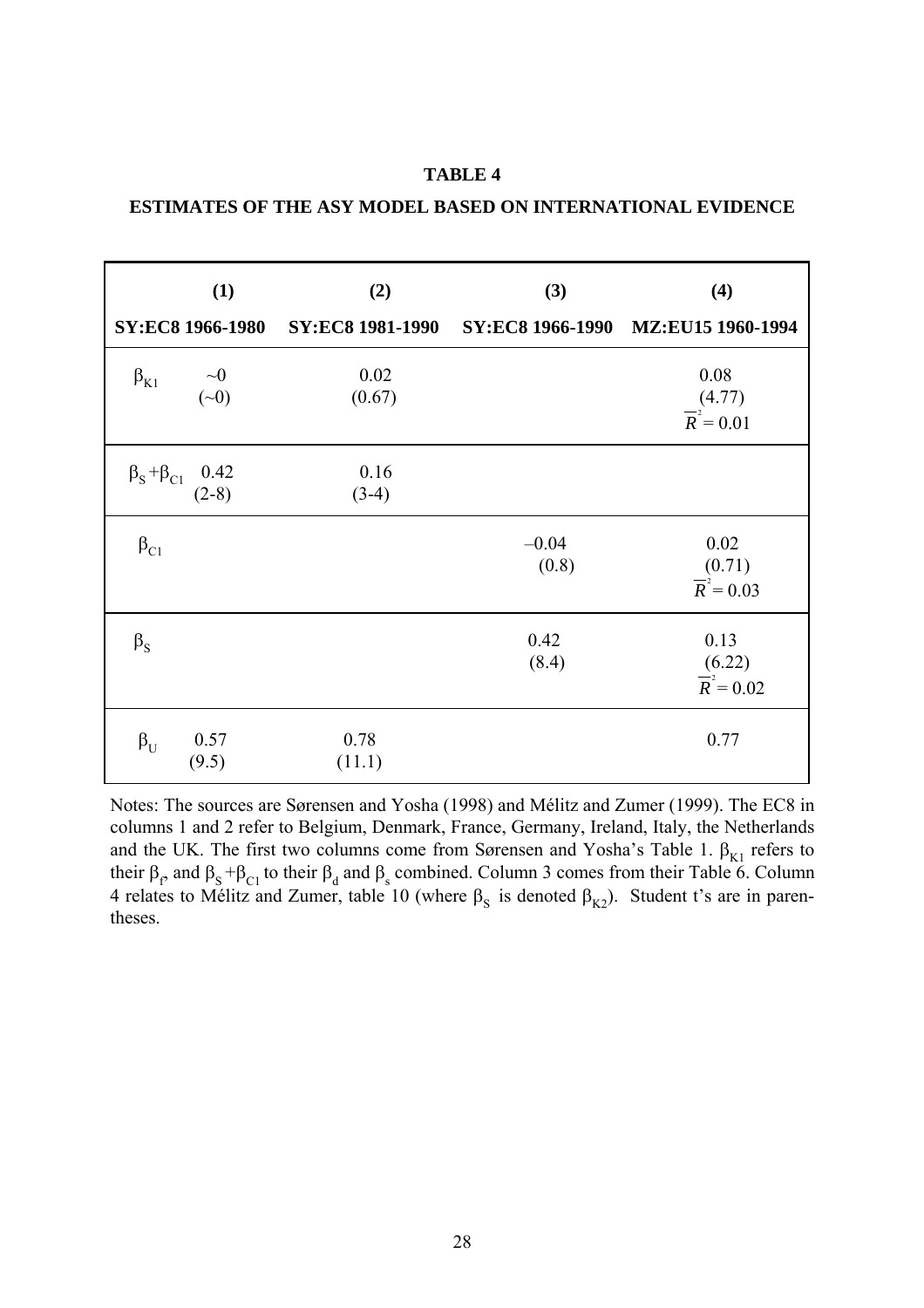#### **REFERENCES CITED**

- Asdrubali, Pierfederico, Bent Sørensen and Oved Yosha (1996). "Channels of inter-state risksharing: United States 1963-1990," *Quarterly Journal of Economics*, 111, pp. 1081- 1110.
- Athanasoulis, Stefano and Eric van Wincoop (2001). "Risksharing within the United States: What have financial markets and fiscal federalism accomplished?" *Review of Economics and Statistics*, 83, pp. 688-698.
- Bayoumi, Tamim and Paul Masson (1995). "Fiscal flows in the United States and Canada: Lessons for Monetary Union in Europe," *European Economic Review*, 30, pp. 253-274.
- Blanchard, Olivier and Lawrence Katz (1992). "Regional evolutions," *Brookings Papers on Economic Activity*, no. 1, pp. 1-75
- Blanchard, Olivier and Francesco Giavazzi (2002). "Current account deficits in the euro area: The end of the Feldstein-Horioka puzzle?" *Brookings Papers on Economic Activity*, no. 2, pp. 147-209.
- Campbell, John and Gregory Mankiw (1987). "Are output fluctuations transitory?" *Quarterly Journal of Economics*, 102, pp. 857-880.
- Clark, Todd and Eric van Wincoop (2001). "Borders and business cycles," *Journal of International Economics*, 55, pp. 59-85.
- Decressin, Jörg (2002). "Regional income redistribution and risk sharing: how does Italy compare in Europe?" *Journal of Public Economics*, 86, pp. 287-306.
- Del Negro, Marco (2002). "Asymmetric shocks among U.S. states," *Journal of International Economics*, 56, pp. 273-297.
- Engel, Charles and Andrew Rose (2003). "Currency unions and international integration," *Journal of Money, Credit and Banking* 34, pp. 804-826.
- Feldstein, Martin and Charles Horioka (1980). "Domestic saving and international capital flows," *Economic Journal*, 90, pp. 314-329.
- Fidrmuc, Jarko (2004). "The endogeneity of the optimum currency area criteria and intraindustry trade: implications for EMU enlargement," in Paul De Grauwe and Jacques Mélitz, eds., *Monetary Unions after EMU*, MIT Press, forthcoming.
- Frankel, Jeffrey and Andrew Rose (1998). "The endogeneity of the optimum currency area criteria" *Economic Journal*, 108, pp. 1009-1025.
- Goodhart, Charles and Stephen Smith (1993). "Stabilisation," in EC, "The Economics of Community Public Finance," *European Economy*, Reports and Studies, 5, pp. 417-55.
- Helliwell, John (1998). *How Much do National Borders Matter?* Washington, D.C.: Brookings Institution.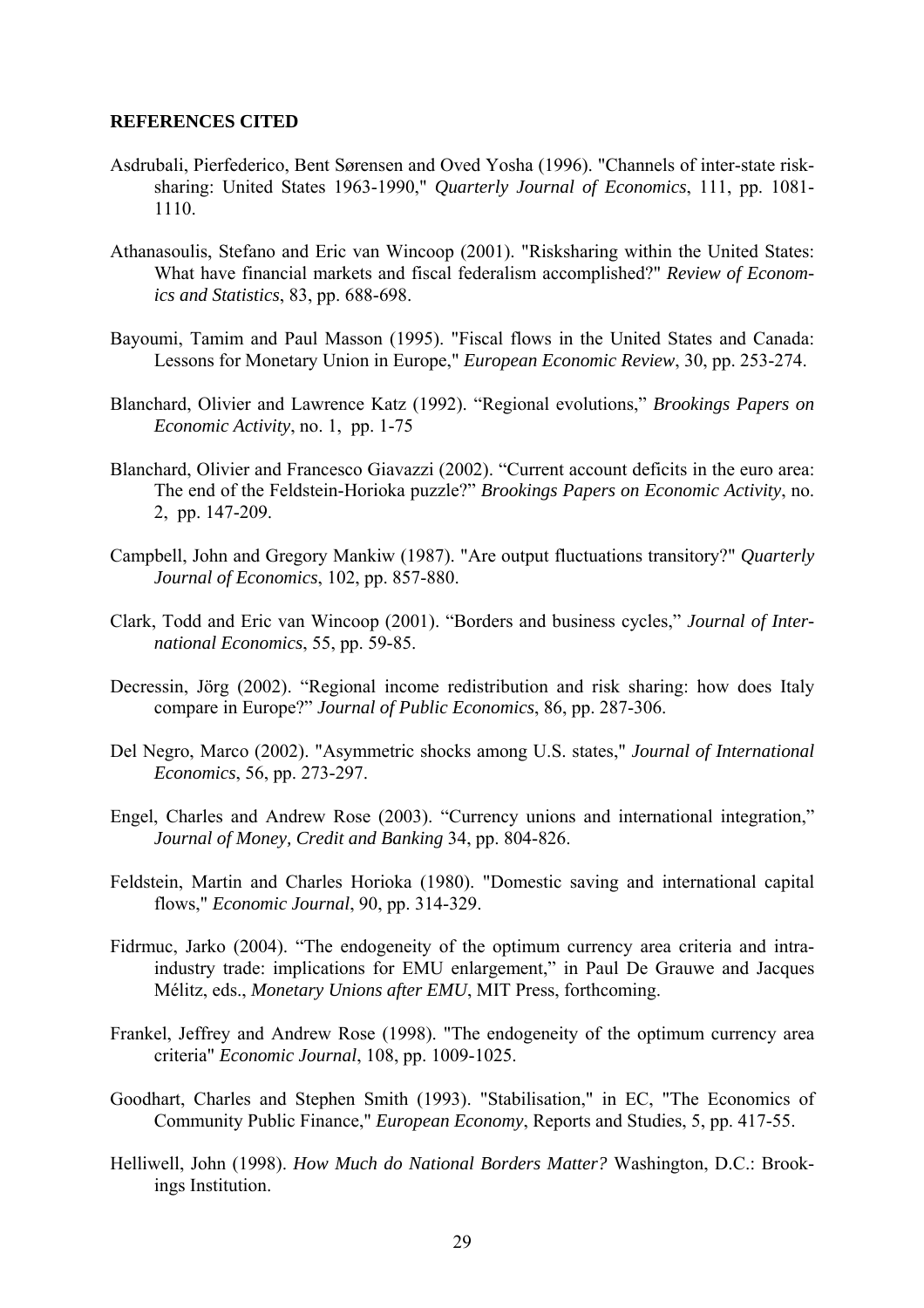- Hess, Gregory and Eric van Wincoop (2000). *International Macroeconomics*, Cambridge University Press.
- HM Treasury (2003*). EMU and the Cost of Capital: EMU Study*.
- Kalemli-Ozcan, Sebnem, Bent Sørensen and Oved Yosha (1999). "Risk sharing and industrial specialization: regional and international evidence," working paper, University of Houston, Federal Reserve Bank of Kansas City and Tel Aviv University.
- Kalemli-Ozcan, Sebnem, Bent Sørensen and Oved Yosha (2001). "Economic integration, industrial specialization, and the asymmetry of macroeconomic fluctuations," *Journal of International Economics*, 55, pp. 107-137.
- Kim, Sukko (1995). "Expansion of markets and the geographic distribution of economic activities: the trends in U.S. regional manufacturing structure, 1860-1987," *Quarterly Journal of Economics*, 110, pp. 881-908.
- Krugman, Paul (1991). *Geography and Trade*, MIT Press.
- Krugman, Paul (1993). "Lessons of Massachusetts for EMU," in Francisco Torres and Francesco Giavazzi, eds. *Adjustment and Growth in the European Monetary Union*, Cambridge University Press, pp.241-261.
- Mélitz, Jacques and Frédéric Zumer (1999). "Interregional and International Risk Sharing and Lessons for EMU," *Carnegie-Rochester Conference Series on Public Policy*, vol. 51, pp. 149-188.
- Mélitz, Jacques and Frédéric Zumer (2002). "Regional redistribution and stabilization by the center in Canada, France, the United Kingdom and the United States: A reassessment and new tests," *Journal of Public Economics*, 86, pp. 263-286.
- Micco, Alejandro, Ernesto Stein and Guillermo Ordoñez (2003). "The currency union effect on trade: early evidence from EMU," *Economic Policy* , 37, pp. 317-356.
- Obstfeld, Maurice (1994) "Risk-taking, global diversification and growth," *American Economic Review*, 84, pp. 1310-1329.
- Obstfeld, Maurice and Giovanni Peri (1998). "Regional Nonadjustment and Fiscal Policy," *Economic Policy*, 26, April, pp. 205-59.
- Obstfeld, Maurice and Kenneth Rogoff (2000). "The six major puzzles in international macroeconomics: Is there a common cause?" In Ben Bernanke and Kenneth Rogoff, eds., *NBER Macroeconomics Annual 2000*, pp. 339-390.
- Peri, Giovanni (1998). "Technological growth and economic geography," mimeo., Bocconi University.
- Andrew Rose (2000). "One money, one market: Estimating the effects of common currencies on trade," *Economic Policy*, pp. 7-46.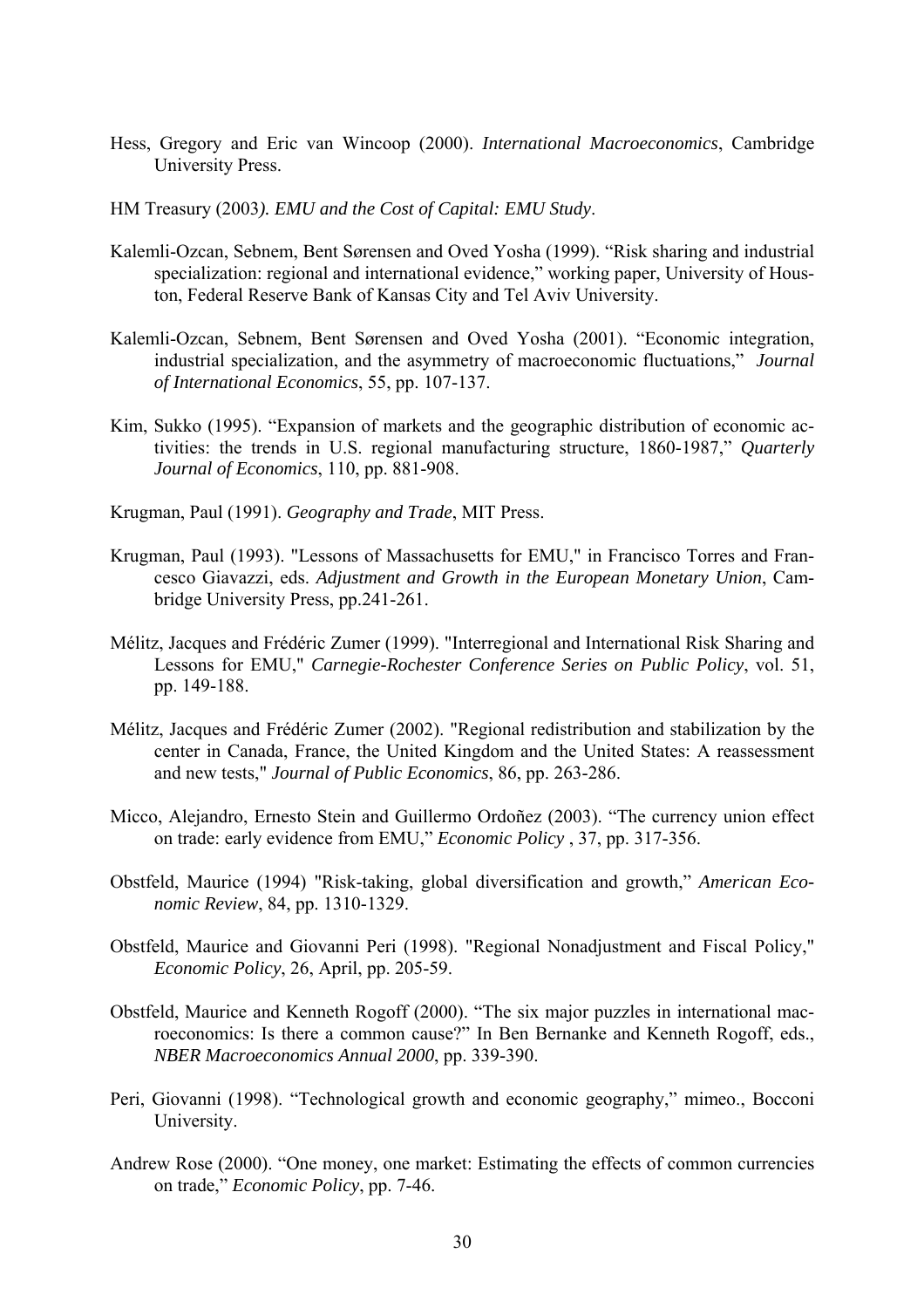- Sala-i-Martin, Xavier and Jeffrey Sachs (1991). "Fiscal Federalism and Optimum Currency Areas: Evidence for Europe from the United States," NBER Working Paper no. 3855; subsequently published in Matthew Canzoneri, Vittorio Grilli and Paul Masson, eds. *Establishing a Central Bank: Issues in Europe and Lessons from the U.S.*, Cambridge University Press, 1992.
- Sørensen, Bent and Oved Yosha (1998). "International risk sharing and European monetary unification," *Journal of International Economics*, 45, pp. 211-238.
- von Hagen, Jürgen (1992). "Fiscal Arrangements in a Monetary Union -- Some Evidence from the US," in Don Fair and Christian de Boissieu, eds., *Fiscal Policy, Taxes, and the Financial System in an Increasingly Integrated Europe*, Netherlands: Kluwer Academic Publishers.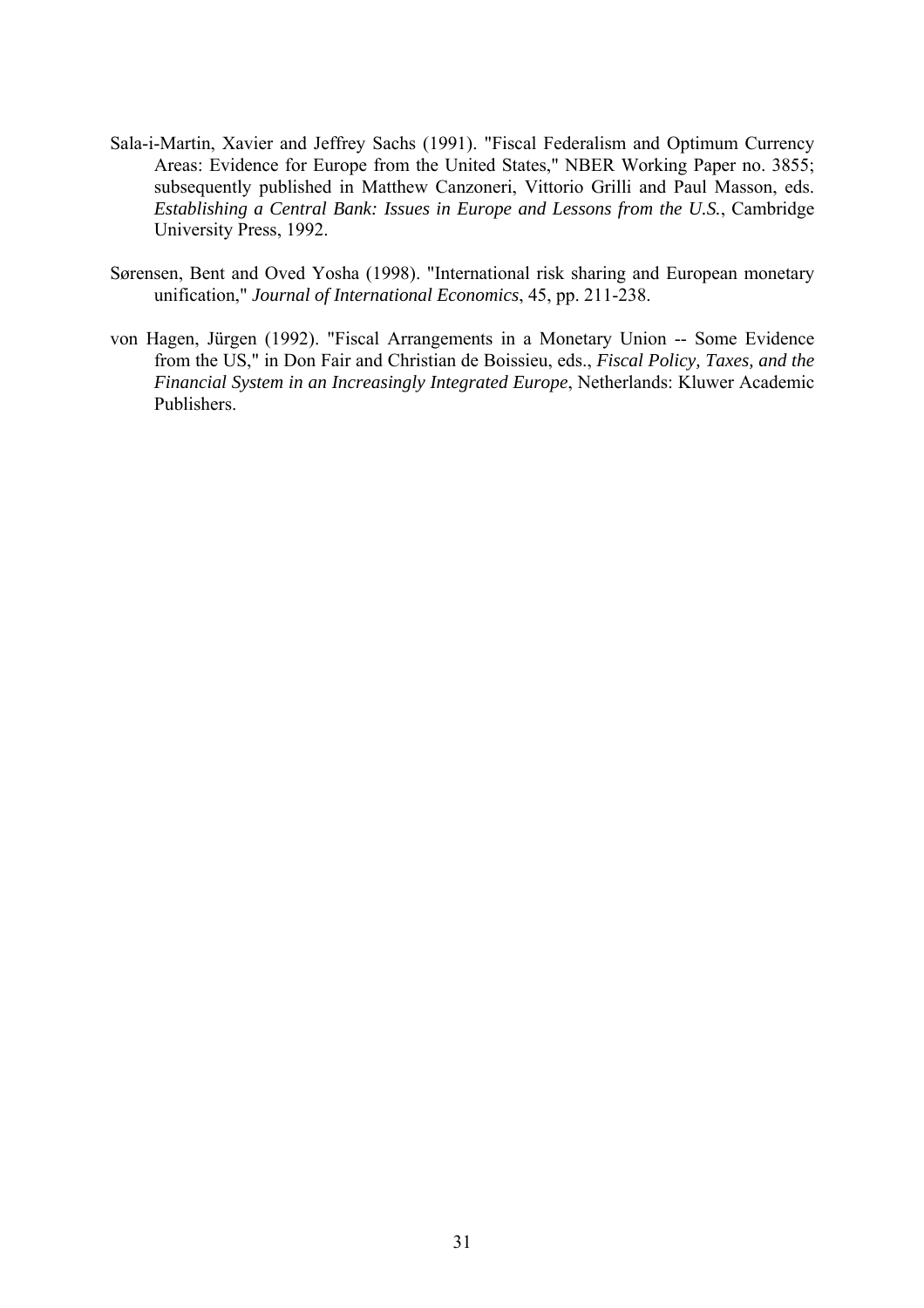# **Strathclyde Discussion Paper Series: 2004**

- 04-01 Julia Darby, V. Anton Muscatelli and Graeme Roy Fiscal Consolidation and Decentralisation: A Tale of Two Tiers
- 04-02 Jacques Mélitz Risk Sharing and EMU